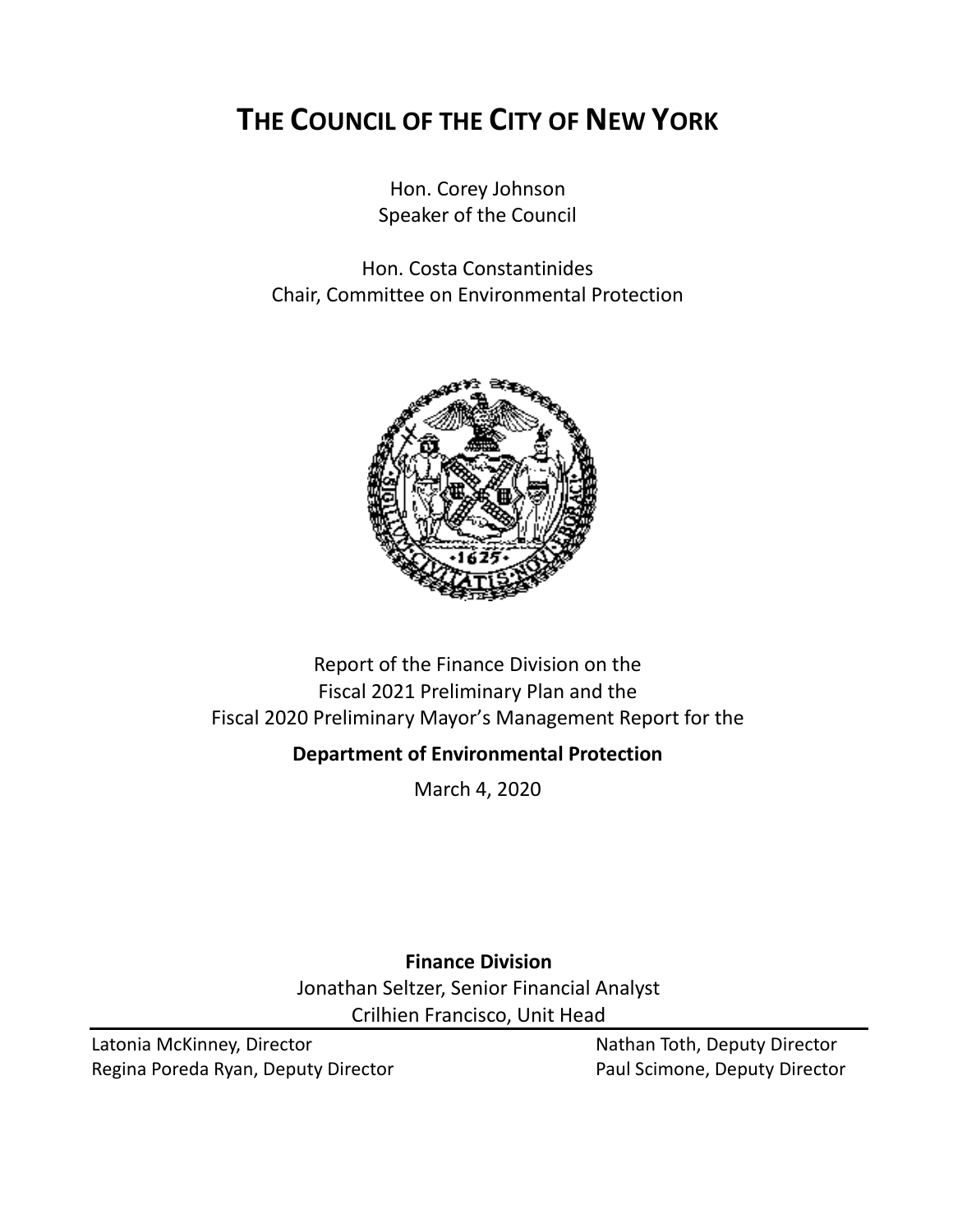## **Table of Contents**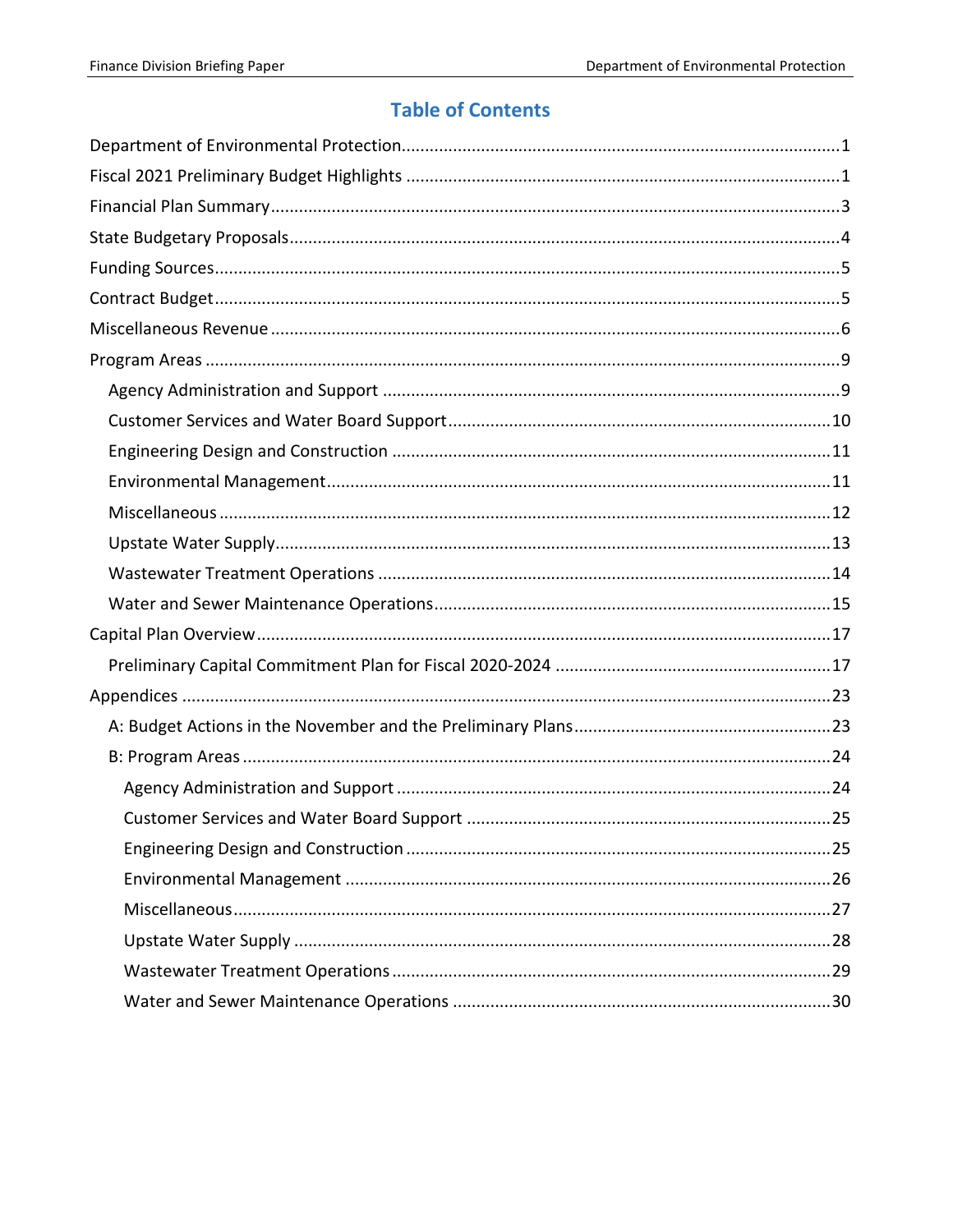## <span id="page-2-0"></span>**Department of Environmental Protection**

The New York City Department of Environmental Protection (DEP or the Department) protects public health and the environment by supplying clean drinking water, collecting and treating wastewater, and reducing air, noise, and hazardous materials pollution.

### **DEP's activities include:**

- Distributing more than one billion gallons of clean drinking water each day;
- Treating 1.3 billion gallons of wastewater each day; and
- Regulating air quality, hazardous waste, and critical quality of life issues, including noise.

| <b>Agency Administration</b> | <b>Customer Services and</b> | <b>Engineering Design and</b>                    | Environmental                         |
|------------------------------|------------------------------|--------------------------------------------------|---------------------------------------|
|                              | <b>Water Board Support</b>   | Construction                                     | Management                            |
| <b>Miscellaneous</b>         | <b>Upstate Water Supply</b>  | <b>Wastewater Treatment</b><br><b>Operations</b> | <b>Water and Sewer</b><br>Maintenance |

### **Program Areas**

## <span id="page-2-1"></span>**Fiscal 2021 Preliminary Budget Highlights**

The Department of Environmental Protection's Fiscal 2021 Preliminary Budget totals \$1.39 billion (including City and non-City funds). DEP's Fiscal 2021 Preliminary Budget is \$29 million, or two percent more than the Fiscal 2020 Adopted Budget of \$1.37 billion. The Department's budget is divided into eight program areas, which reflect the agency's major functions and operations.

For Fiscal 2021, DEP's personal services (PS) budget totals \$605.6 million, or 43.3 percent of the total budget, and the Department's other than personal services (OTPS) budget totals \$793.3 million, or 56.7 percent of the total budget. PS includes all full-time and part-time positions as well as overtime. OTPS includes property, equipment, supplies, and services contracted out to private corporations. Since the Fiscal 2020 Adopted Budget, PS spending increased by \$41.4 million or seven percent, while OTPS decreased by \$12.8 million or roughly two percent.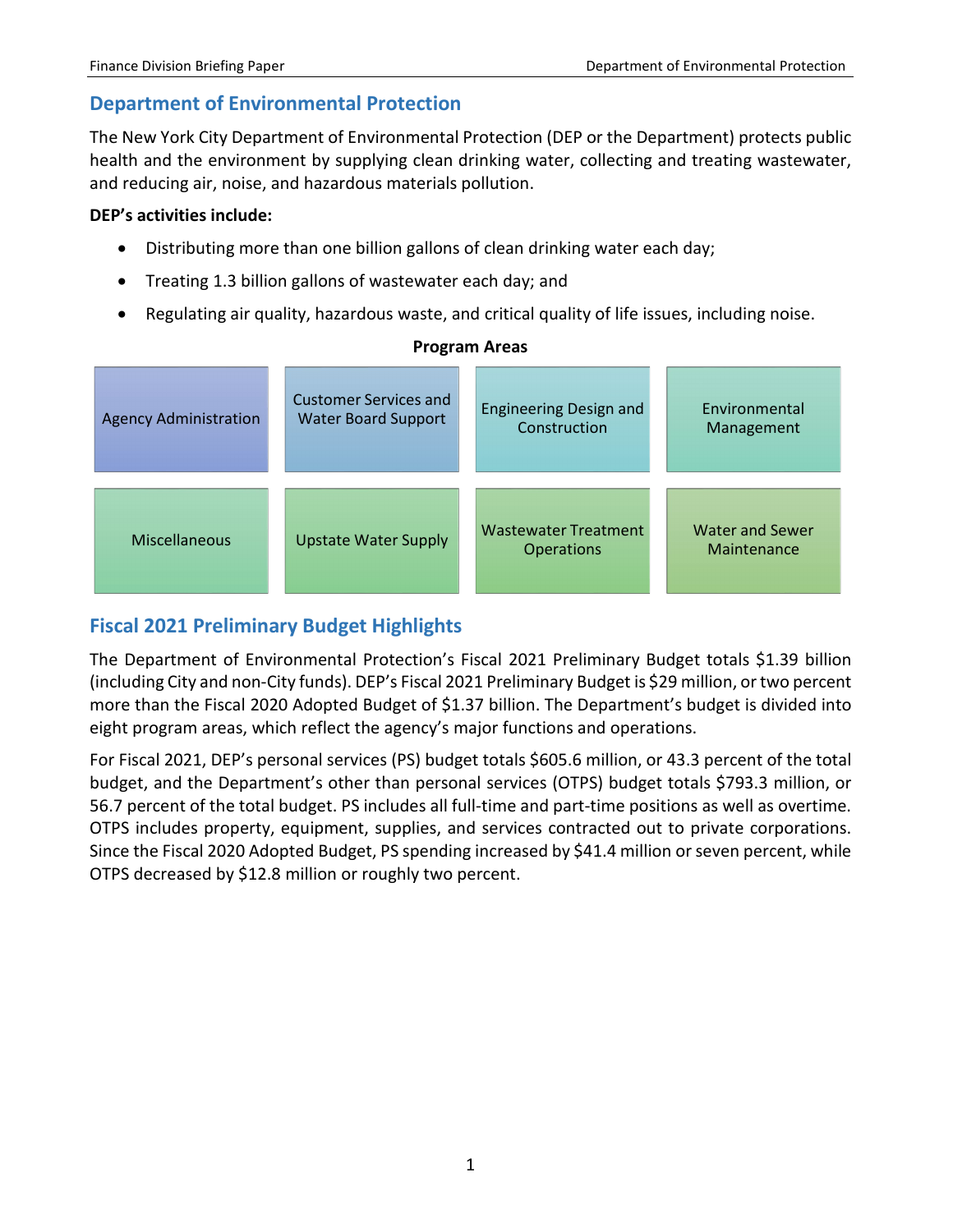

#### **Figure 1: DEP Budget Overview**

The key actions included in DEP's Fiscal 2021 Preliminary Plan are as follows: \$39.1 million in new needs, and \$1.6 million in other adjustments. All of the changes introduced in the Preliminary Plan are listed in Appendix A, as are the changes included in the November 2019 Plan.

Major changes introduced in the Preliminary Plan include the following actions.

*New Needs* 

- **Overtime and Differential Pay.** The Fiscal 2021 Preliminary Plan includes \$25 million in Fiscal 2020 and \$35 million in Fiscal 2021 as DEP realigned its spending forecast for overtime and differential pay.
- **Build It Back Single Family Housing Recovery.** The Fiscal 2021 Preliminary Plan includes \$16.8 million in Fiscal 2020 for costs related to the closeout of the City's Build It Back Single Family program. In total, 12,500 families were helped through Build It Back.
- **Security and Cleaning Services – Water Tunnel No. 3, Shaft 17B.** The Fiscal 2021 Preliminary Plan includes \$293,000 in Fiscal 2020 and \$350,000 in Fiscal 2021 for security and cleaning services at the construction site of Shaft 17B, Water Tunnel No. 3 in Queens.
- **Sewage Treatment Workers Payment.** The Fiscal 2021 Preliminary Plan includes \$9.9 million in Fiscal 2020 attributed to collective bargaining costs for sewer treatment workers.

#### *Re-estimates*

- **Catch Basin Cleaning Contract Underspending.** The Department includes a re-estimate of \$280,000 in Fiscal 2020 and \$138,000 in Fiscal 2021 as DEP realigned its spending forecast for highway catch basin cleaning contractual services.
- **Hydroelectric Program and Property Tax Savings.** The Department includes a re-estimate of \$46,000 in Fiscal 2020 and 2021 as DEP realigned its spending forecast to run its hydroelectric program in upstate New York.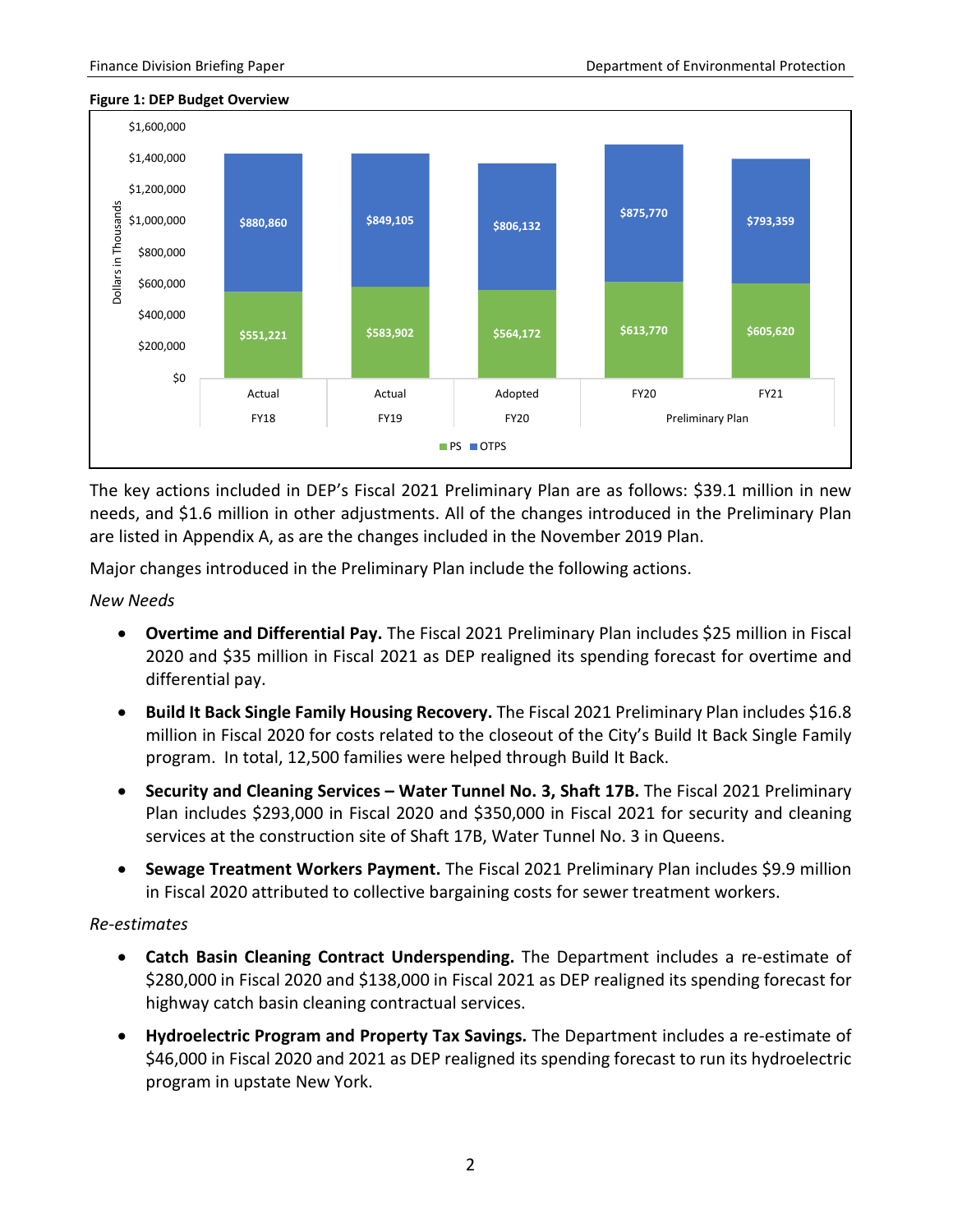• **Right to Know Revenue Enhancement.** The Department includes a re-estimate of \$100,000 in Fiscal 2020 and 2021 as DEP anticipates increased revenue from the Superfund Amendment and Reauthorization Act (SARA) filing fees under the Right to Know law.

### <span id="page-4-0"></span>**Financial Plan Summary**

|  | Table 1: Department of Environmental Protection Financial Plan Summary |  |
|--|------------------------------------------------------------------------|--|
|--|------------------------------------------------------------------------|--|

|                                                              | <b>FY18</b>   | <b>FY19</b> | <b>FY20</b> |             | <b>Preliminary Plan</b> | *Difference |
|--------------------------------------------------------------|---------------|-------------|-------------|-------------|-------------------------|-------------|
| <b>Dollars in Thousands</b>                                  | <b>Actual</b> | Actual      | Adopted     | <b>FY20</b> | <b>FY21</b>             | FY20-FY21   |
| <b>Spending</b>                                              |               |             |             |             |                         |             |
| <b>Personal Services</b>                                     | \$551,221     | \$583,902   | \$564,172   | \$613,770   | \$605,620               | \$41,448    |
| <b>Other Than Personal Services</b>                          | 880,860       | 849,105     | 806,132     | 875,770     | 793,359                 | (12, 773)   |
| <b>TOTAL</b>                                                 | \$1,432,081   | \$1,433,007 | \$1,370,304 | \$1,489,539 | \$1,398,979             | \$28,675    |
| <b>Budget by Program Area</b>                                |               |             |             |             |                         |             |
| Agency Administration &                                      | \$111,127     | \$113,430   | \$106,248   | \$116,982   | \$108,116               | \$1,867     |
| Support                                                      |               |             |             |             |                         |             |
| <b>Customer Services &amp; Water</b><br><b>Board Support</b> | 47,480        | 52,286      | 58,437      | 77,116      | 60,460                  | 2,023       |
| <b>Engineering Design and</b><br>Construction                | 37,799        | 40,799      | 42,387      | 42,680      | 42,914                  | 527         |
| <b>Environmental Management</b>                              | 29,917        | 30,562      | 22,436      | 23,413      | 21,421                  | (1,014)     |
| Miscellaneous                                                | 191,368       | 132,741     | (4, 401)    | 58,293      | 1,139                   | 5,540       |
| <b>Upstate Water Supply</b>                                  | 365,862       | 368,611     | 424,423     | 420,087     | 424,987                 | 564         |
| <b>Wastewater Treatment</b>                                  | 481,114       | 499,015     | 497,330     | 531,957     | 516,216                 | 18,886      |
| Operations                                                   |               |             |             |             |                         |             |
| Water & Sewer Maintenance                                    | 167,414       | 195,563     | 223,444     | 219,013     | 223,726                 | 282         |
| <b>SUBTOTAL</b>                                              | \$1,432,081   | \$1,433,007 | \$1,370,304 | \$1,489,539 | \$1,398,979             | \$28,675    |
| <b>Funding</b>                                               |               |             |             |             |                         |             |
| City Funds                                                   |               |             | \$1,292,573 | \$1,360,533 | \$1,326,948             | \$34,376    |
| <b>Other Categorical</b>                                     |               |             | $\Omega$    | 6,808       | 0                       | 0           |
| Capital-IFA                                                  |               |             | 70,020      | 70,020      | 70,561                  | 541         |
| State                                                        |               |             | 5,161       | 5,557       | 0                       | (5, 161)    |
| Federal - Community                                          |               |             | 612         | 36,922      | 707                     | 95          |
| Development                                                  |               |             |             |             |                         |             |
| Federal - Other                                              |               |             | 1,329       | 8,060       | 153                     | (1, 176)    |
| Intra City                                                   |               |             | 610         | 1,639       | 610                     | 0           |
| <b>TOTAL</b>                                                 | \$1,432,081   | \$1,433,007 | \$1,370,304 | \$1,489,539 | \$1,398,979             | \$28,675    |
| <b>Budgeted Headcount</b>                                    |               |             |             |             |                         |             |
| <b>Full-Time Positions - Civilian</b>                        | 5,832         | 5,920       | 6,171       | 6,176       | 6,246                   | 75          |
| <b>TOTAL</b>                                                 | 5,832         | 5,920       | 6,171       | 6,176       | 6,246                   | 75          |

*\*The difference of Fiscal 2020 Adopted Budget compared to Fiscal 2021 Preliminary Budget.*

Since the Fiscal 2020 Adopted Budget, the Financial Plans have introduced several changes to DEP's Fiscal 2020 and 2021 Budgets. For Fiscal 2020, this includes \$69.1 million new needs and \$50.2 million in other adjustments, which is almost entirely due to a re-estimate for Housing Recovery Operations – Build It Back (BIB) funding, as well as various re-estimates. For Fiscal 2021, changes include \$39.1 million in new needs and \$1.6 million in other adjustments, of which \$1.1 million is for a re-estimate of agency telecommunication systems. The above actions reconcile the DEP to its current budget of \$1.49 billion for Fiscal 2020 and \$1.39 billion for Fiscal 2021. See Appendix A, on page 28 for a complete breakdown of all actions.

The year-over-year comparison reflects increased Fiscal 2021 funding, primarily due to an increase of \$18.8 million for wastewater treatment operational overtime, \$6.6 million for consultancy fees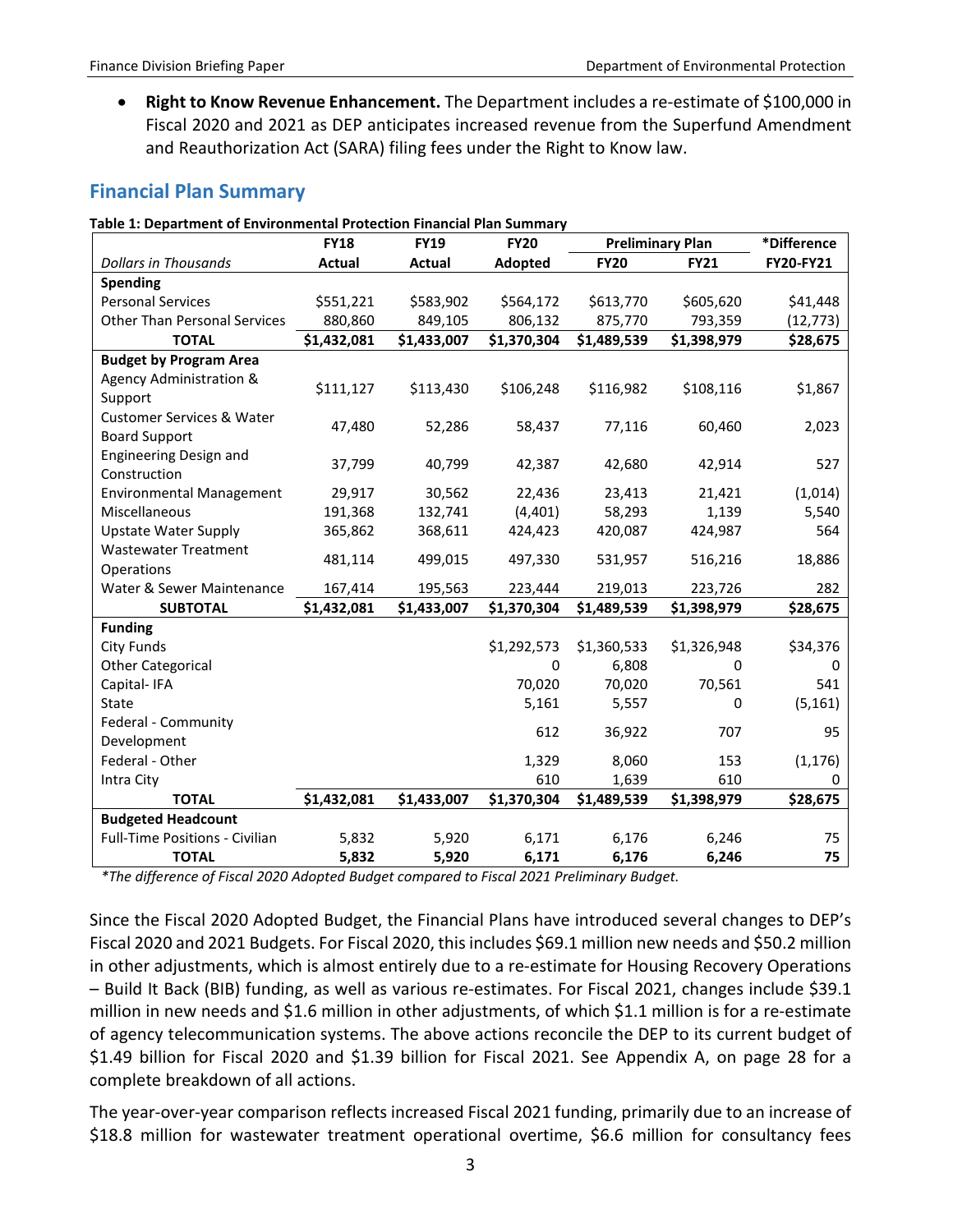related to the design of the upstate Filtration Avoidance Determination (FAD) system, and \$5.3 million for green infrastructure maintenance.





Generally, agency program areas can provide insight into which programs are priorities, as well as how the budget affects program outcomes. As illustrated in the chart above, DEP's functions can be broken down into eight descriptive program areas. These programs are funded with a combination of City tax-levy funds and other sources. For Fiscal 2021, three of DEP's programs areas – Wastewater Treatment Operations (37 percent), Upstate Water Supply (30 percent), and Water & Sewer Maintenance (16 percent) – comprise over 83 percent of the agency's funding.

### <span id="page-5-0"></span>**State Budgetary Proposals**

The Fiscal 2021 Executive State Budget introduced the following budgetary proposals.

- **Restore Mother Nature.** This proposal would include \$3.74 billion for the restoration and preservation of Statewide wetlands and open space, as well as infrastructure resiliency and storm water management. Currently, the locations as to where funding would be earmarked have not yet to be determined.
- **Green Energy.** This proposal would include \$28 million to bring New York State on a path toward achieving 70 percent of its electricity from renewable energy by 2030 and zero greenhouse gas emissions from electricity production by 2040. Currently, the locations where funding would be earmarked have not been specified.
- **Carbon Free Transportation.** This proposal would include \$1.5 billion to reduce carbon emissions throughout the State by procuring electric vehicles for government use and expanding charging station accessibility along key corridors. This proposal aligns with the City's goal of reducing greenhouse gas emissions 80 percent by 2050, as well as expanding accessibility to green technologies. The impact of these investments on New York City has yet to be determined.
- **Green Economy Tax Credit.** This proposal creates a refundable, discretionary Green Jobs Tax Credit for each net new job created that has a green economy focus, as well as a tax credit for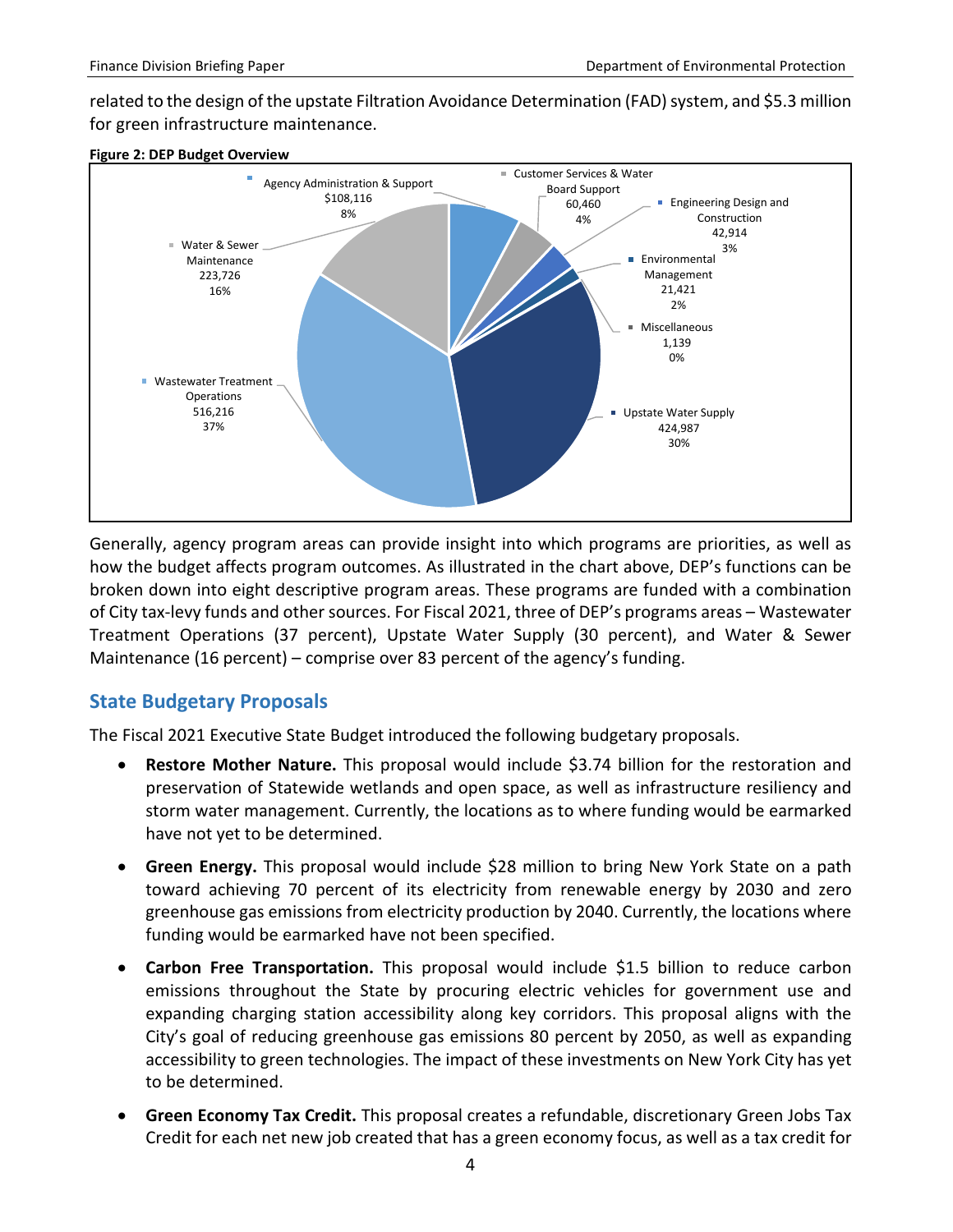new capital investments in connection with qualifying green economy projects. The impact of these credits on New York City has yet to be determined.

### <span id="page-6-0"></span>**Funding Sources**

The Department's Fiscal 2021 Budget as of the Fiscal 2021 Preliminary Plan is \$1.39 billion. Of the \$1.39 billion, \$1.33 billion, or 94.8 percent, is funded by City tax-levy. The remaining \$72 million, or five percent, is divided up across capital inter-fund agreements (IFA), federal funds and intra-city funding.



Approximately \$70.6 million or five percent, of the Department's funding comes from capital interfund agreements (IFA); these amounts are transferred from the capital budget to DEP's expense budget for costs related to capital planning and design work performed by agency staff. DEP receives \$860,000 in federal funding related to Build It Back, as well as \$610,000 from the New York City Police Department for leasing space at the agency's headquarters in Queens, which accounts for the bulk of the other category.

## <span id="page-6-1"></span>**Contract Budget**

The New York City Charter mandates the preparation of a Contract Budget to identify expenditures for contractual services, which are defined as any technical, consultant or personnel service provided to the City by means of a contract. The Contract Budget is actually a subset of the OTPS portion of the City's Expense Budget. The Administration prepares a Contract Budget twice each fiscal year. The Fiscal 2021 Preliminary Contract Budget totals \$17 billion for procurement expenditures across all agencies for over 17,973 contracts.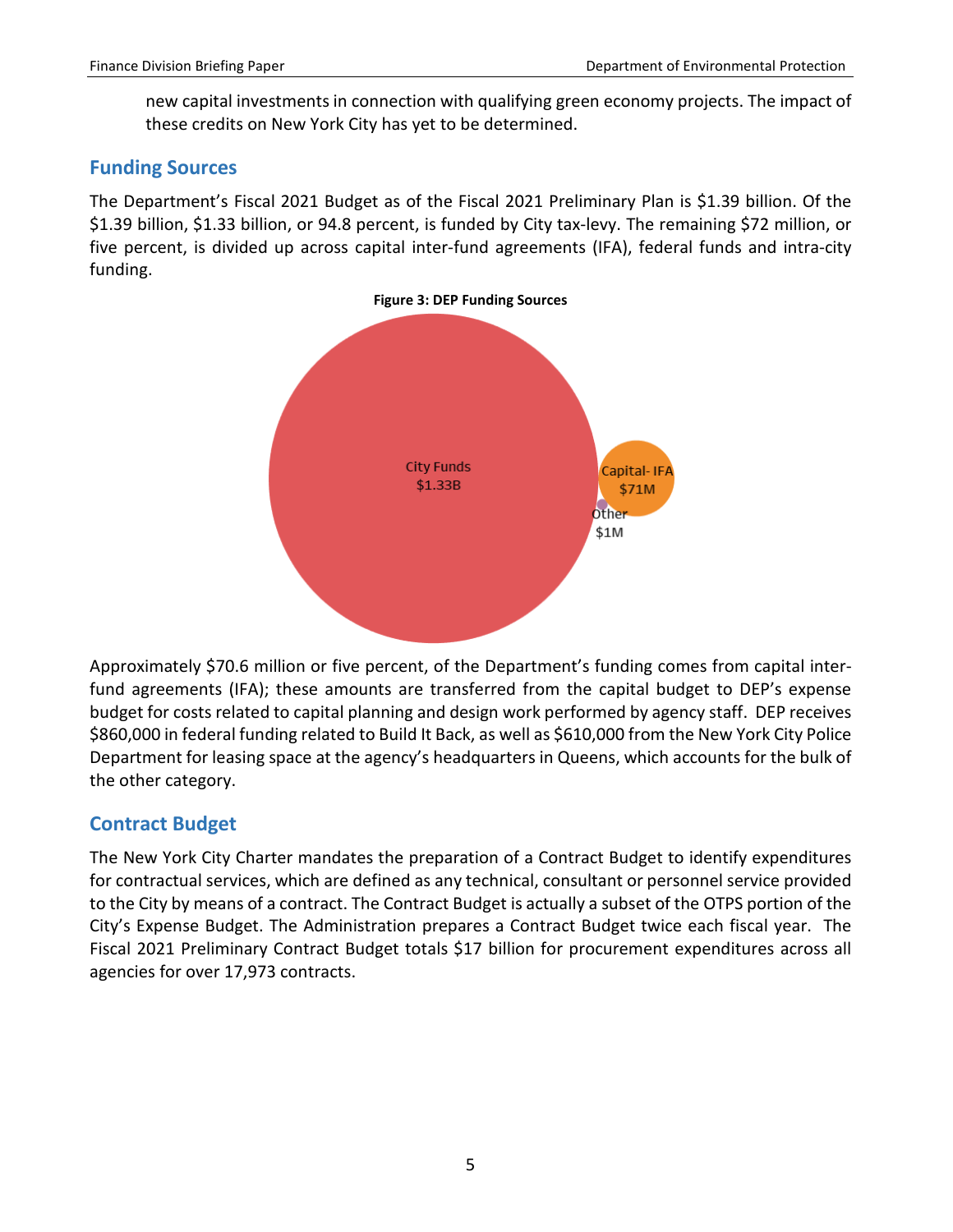#### **Table 2: DEP's Contract Budget**

|                                                | <b>FY20</b> | Number of        | <b>FY21</b> | <b>Number of</b> |
|------------------------------------------------|-------------|------------------|-------------|------------------|
| <b>Category</b> (Dollars in Thousands)         | Adopted     | <b>Contracts</b> | Preliminary | <b>Contracts</b> |
| <b>Contractual Services General</b>            | \$163,017   | 39               | \$166,595   | 39               |
| <b>Telecommunications Maintenance</b>          | 1,739       | 8                | 1,263       | 8                |
| Maintenance and Repair General                 | 53,561      | 139              | 46,376      | 139              |
| Maintenance and Repair Vehicle Equipment       | 663         | 25               | 663         | 25               |
| Office Equipment Maintenance                   | 453         | 13               | 453         | 13               |
| Data Processing Equipment                      | 13,887      | 14               | 15,397      | 14               |
| <b>Printing Contacts</b>                       | 429         | 9                | 429         | 9                |
| <b>Community Consultant Contracts</b>          | 14          | $\overline{2}$   | 14          | $\overline{2}$   |
| <b>Security Services</b>                       | 10,209      | $\overline{2}$   | 10,209      | $\overline{2}$   |
| <b>Temporary Services</b>                      | 19          | 6                | 19          | 6                |
| <b>Cleaning Services</b>                       | 849         | 18               | 959         | 18               |
| <b>Economic Development</b>                    | 5           | 1                | 5           | 1                |
| <b>Training Program City Employees</b>         | 1,494       | 41               | 1,539       | 41               |
| Maintenance and Operations of Infrastructure   | 4,149       | 39               | 5,650       | 39               |
| Professional Services Engineer and Architect   | 22          | 1                | 22          | 1                |
| <b>Professional Services Computer Services</b> | 4,913       | 5                | 4,913       | 5                |
| Professional Services Other                    | 3,733       | 17               | 3,521       | 17               |
| <b>TOTAL</b>                                   | \$259,152   | 379              | \$258,024   | 379              |

DEP's Contract Budget for Fiscal 2021 is approximately \$258 million, or \$1.1 million less than Fiscal 2020. The decrease is primarily due a reduction in one-time funding in Fiscal 2020 that does not carry into Fiscal 2021 for maintenance and repair of the Owls Head Wastewater Treatment Plant dock in Brooklyn. The dock and mechanical system was fully repaired in Fiscal 2020.

### <span id="page-7-0"></span>**Miscellaneous Revenue**

DEP plans to collect approximately \$25.1 million from miscellaneous revenue sources in Fiscal 2021. This includes \$16.1 million from the issuance of asbestos and air quality permits, combined with the collection of Superfund Amendments and Reauthorization Act of 1986 (SARA) fees, as well as \$1.6 million in revenue from upstate resources such as hydroelectric energy plants and easements. DEP's revenue budget for Fiscal 2021 is \$440,000 or nearly two percent less than Fiscal 2020, which is due to a decrease of \$800,000 in the issuance of asbestos program permits; slightly offset by an increase of \$260,000 in Environmental Designation Fees and \$100,000 in SARA Fees.

|  |  |  | Table 3: DEP's Miscellaneous Revenue Budget Overview |
|--|--|--|------------------------------------------------------|
|--|--|--|------------------------------------------------------|

| Dollars in Thousands                  |             |             |             |                         |             |                  |
|---------------------------------------|-------------|-------------|-------------|-------------------------|-------------|------------------|
|                                       | <b>FY18</b> | <b>FY19</b> | <b>FY20</b> | <b>Preliminary Plan</b> |             | *Difference      |
| <b>Revenue Sources</b>                | Actual      | Actual      | Adopted     | <b>FY20</b>             | <b>FY21</b> | <b>FY20-FY21</b> |
| Asbestos Program                      | \$7,700     | \$7,450     | \$7,100     | \$8,400                 | \$6,300     | $($ \$800)       |
| Air Quality Permits                   | 5,900       | 5,900       | 5,900       | 5,900                   | 5,900       | 0                |
| <b>SARA Fees</b>                      | 3,800       | 3,800       | 3,800       | 3,900                   | 3,900       | 100              |
| <b>Brownfield Enrollment Fee</b>      | 0           | 0           | 0           | 0                       | 0           | 0                |
| WS - Hydroelectric Program            | 6,800       | 5,942       | 5,942       | 0                       | 5,942       | 0                |
| <b>Environmental Designation Fees</b> | 1,260       | 1,350       | 689         | 949                     | 949         | 260              |
| <b>Bids and Specifications</b>        | 40          | 40          | 40          | 40                      | 40          | 0                |
| <b>Upstate Rentals</b>                | 2,400       | 1,565       | 1,565       | 1,565                   | 1,565       | 0                |
| Misc. and Sundries                    | 500         | 500         | 500         | 500                     | 500         | 0                |
| <b>TOTAL</b>                          | \$28,400    | \$26,547    | \$25,536    | \$21.254                | \$25,096    | (\$440)          |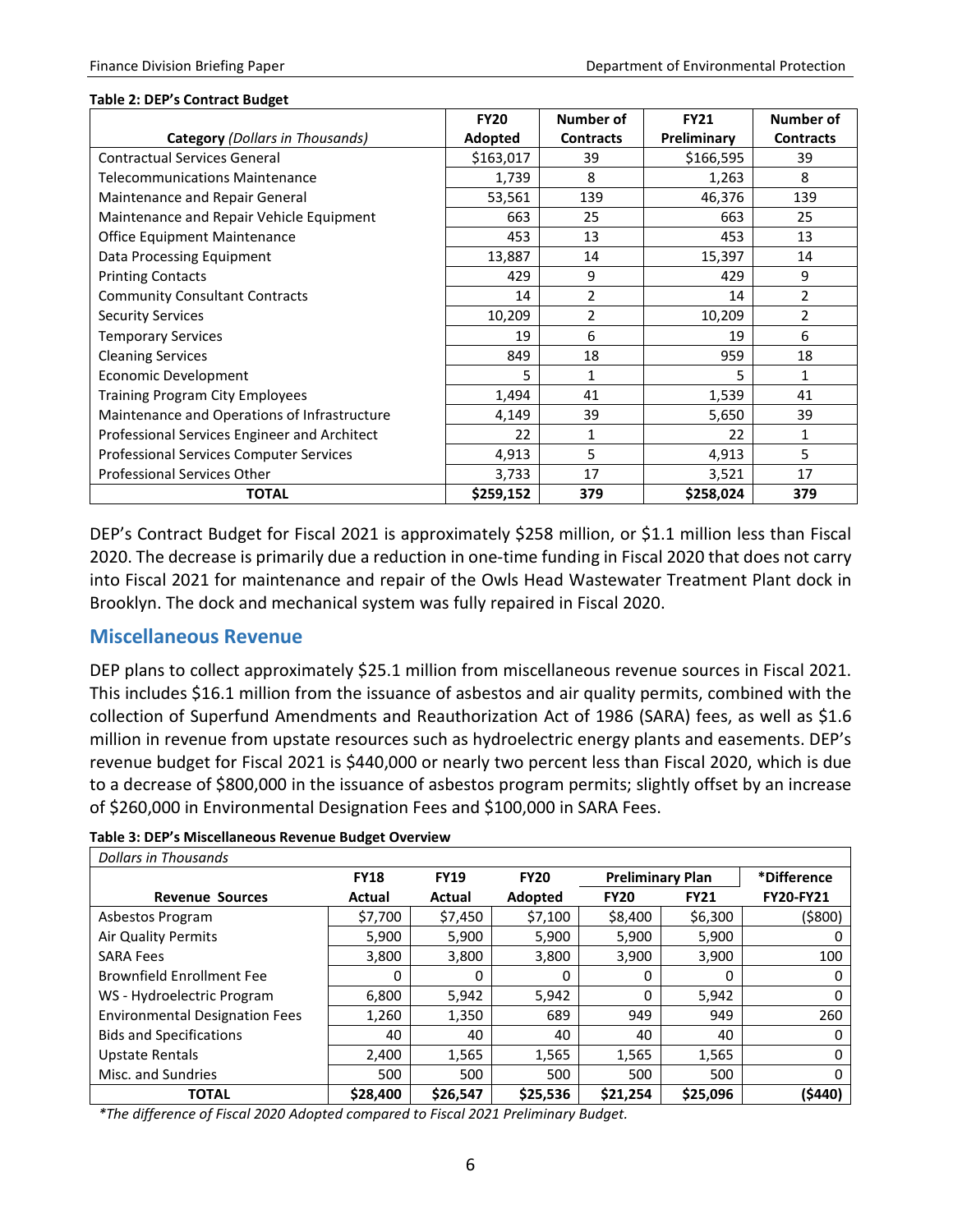### **Financing the Water and Sewer System**

The Department shares certain aspects of its financial management duties of the system with the NYC Water Board (Water Board) and the NYC Municipal Water Finance Authority (the Authority). This relationship is the result of the NYC Municipal Finance Authority Act of 1984, which made the water and sewer system financially self-sustaining.

The system is funded by revenue collected through water and sewer rates. The Water Board sets rates annually and is responsible for ensuring that the operating and capital needs of the system can be met. The Authority provides funding through the issuance of bonds and other debt instruments to finance the capital projects required to keep the system running. The Authority's borrowing is backed by water and sewer charges. DEP bills and collects from approximately 835,000 water accounts on behalf of the Water Board. As stated previously, DEP operates and maintains the water and sewer system.

Most of the City's agency infrastructure is financed by general obligation (GO) bonds, and operating expenses are paid for by the City's general fund with tax revenues. DEP is different because expenses for the water and sewer system, including the debt service owed on the bonds issued by the Authority, are paid for by user fees according to the rates set by the Water Board.



#### **Figure 4: Water and Sewer Charges**

### **Operations and Maintenance (O&M) Payment**

The chart above reflects the Office of Management and Budget's (OMB) reconciled and planned payments from the Water Board to the City's general fund. The Operations and Maintenance (O&M) Payment reflects the cost of DEP operating and maintaining the water and sewer system. The Fiscal 2021 Preliminary Plan includes a proposed \$1.57 billion payment to the City in Fiscal 2021.

Costs associated with DEP's work that is not related to the water and sewer system, such as air and noise monitoring, and hazardous material emergency response, are not funded by Water Board O&M payments, but are paid with City tax-levy funding.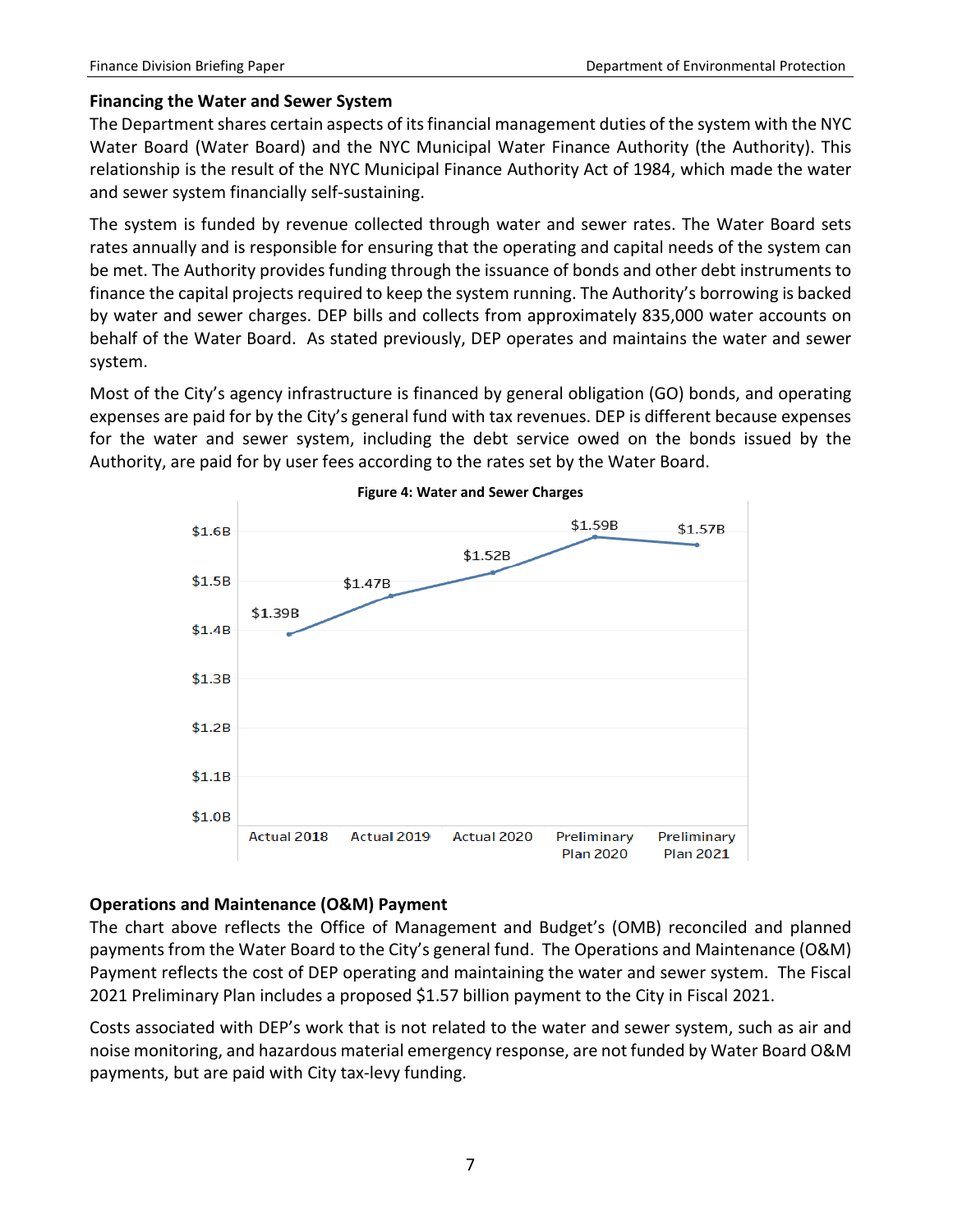#### **Rental Payment**

The Rental Payment was phased out as of the Fiscal 2017 Adopted Budget.





Rate increases satisfy the revenue requirements of the system. Since Fiscal 2011, rate increases have generally been lower than in prior years as the number of federal or State mandates has substantially decreased. Prior to Fiscal 2011, approximately half of DEP's \$2 billion a year average capital spending was for mandated projects.

|                                                | Actual      |             |             |             | <b>Target</b> | 4-Month Actual |             |
|------------------------------------------------|-------------|-------------|-------------|-------------|---------------|----------------|-------------|
| <b>DEP</b> Performance Indicators              | <b>FY17</b> | <b>FY18</b> | <b>FY19</b> | <b>FY20</b> | <b>FY21</b>   | <b>FY19</b>    | <b>FY20</b> |
| Estimated bills (%)                            | 2.8%        | 3.0%        | 2.8%        | 4.0%        | 4.0%          | 3.2%           | 2.6%        |
| Total revenue collected (\$000,000)            | \$3,852     | \$3,602     | \$3,825     | \$3,816     | \$3.902       | \$1,823        | \$1,823     |
| Total Revenue as a percent of target (%)       | 104.3%      | 99.8%       | 101.4%      | 100.0%      | 100.0%        | 100.4%         | 105.5%      |
| Account receivable - Total Balance (\$000,000) | \$1,633     | \$1.709     | \$1,741     | $\ast$      | $\ast$        | \$882          | \$914       |
| Billed amount collected in 30 days (%)         | 60.8%       | 60.5%       | 62.0%       | $\ast$      | *             | 59.8%          | 61.9%       |

#### **PMMR Performance Measures**

In the first four months of Fiscal 2020, the total revenue collected remained at \$1.82 billion when compared to the same period in Fiscal 2019. According to the Mayor's Management Report (MMR) Indicator Definitions, the total revenue is the "total amount of money collected by DEP for water and sewer charges." This number refers to the Water Board's total operating revenues, including water and sewer user payments, upstate revenues, and miscellaneous revenue. Total revenue as a percent of the target is strong at 105.5 percent in the first quarter of Fiscal 2020.

Accounts receivable increased by \$32 million, or three and a half percent, in the first quarter of Fiscal 2020 when compared to the same period in Fiscal 2019. About 61.9 percent of bills were collected in 30 days or less in Fiscal 2020. This is an increase of two percent when compared to Fiscal 2019.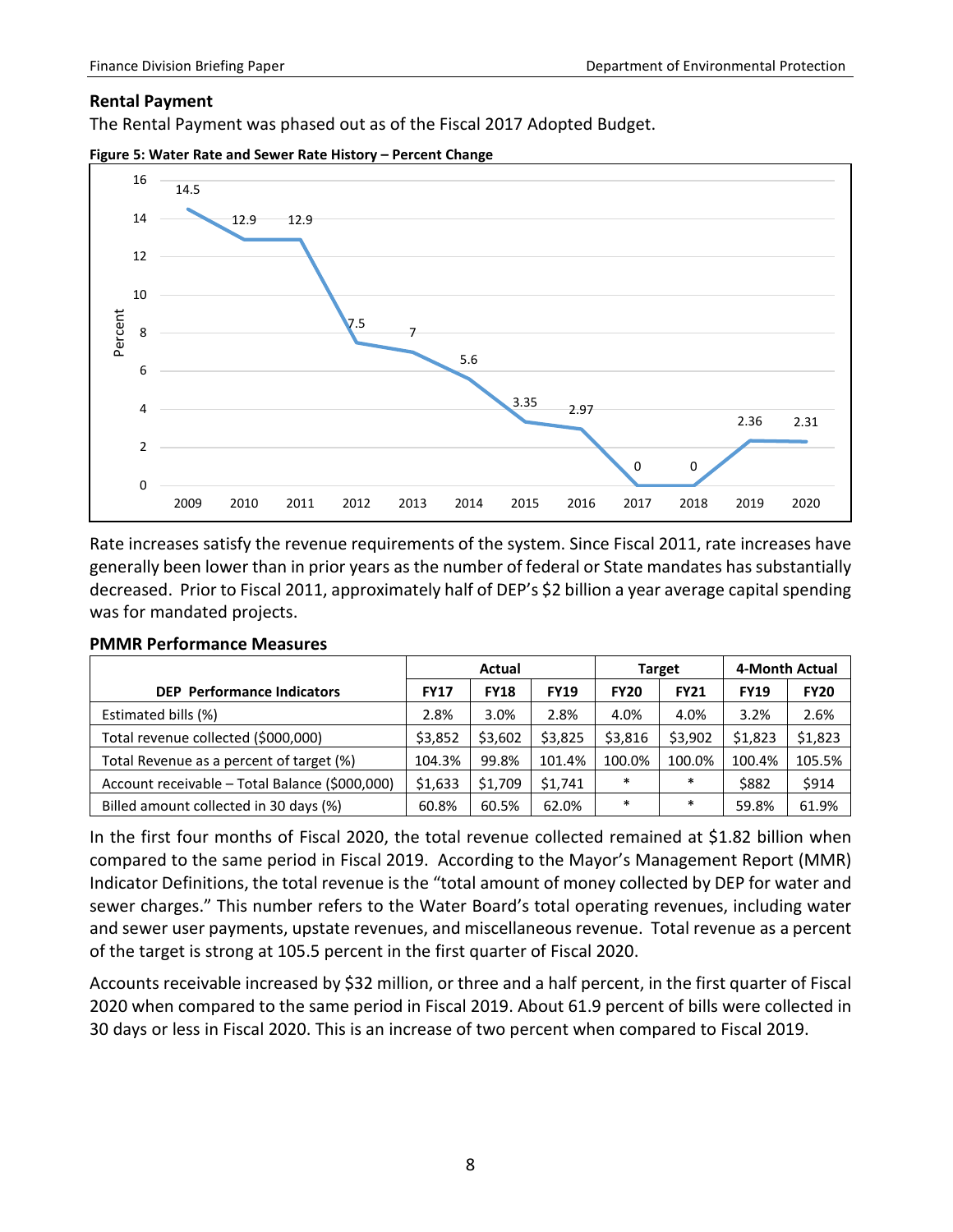### <span id="page-10-0"></span>**Program Areas**

### <span id="page-10-1"></span>**Agency Administration and Support**





The Department's Fiscal 2021 Preliminary Budget includes \$108.1 million for Agency Administration and Support. The Fiscal 2021 Preliminary Budget for this area is \$1.87 million, or one and a half percent more than the Fiscal 2020 Adopted Budget of \$106.2 million. The majority of this reduction is reflected in the following changes:

- A \$1.2 million increase for civilian overtime costs;
- A \$757,000 increase for vehicle procurement;
- A \$695,000 increase attributed to collective bargaining costs, as well as to hire four civilian staff;
- A \$475,000 increase to procure water and sewer billing software; and
- A \$1.1 million reduction attributed to phone plan contract re-estimates.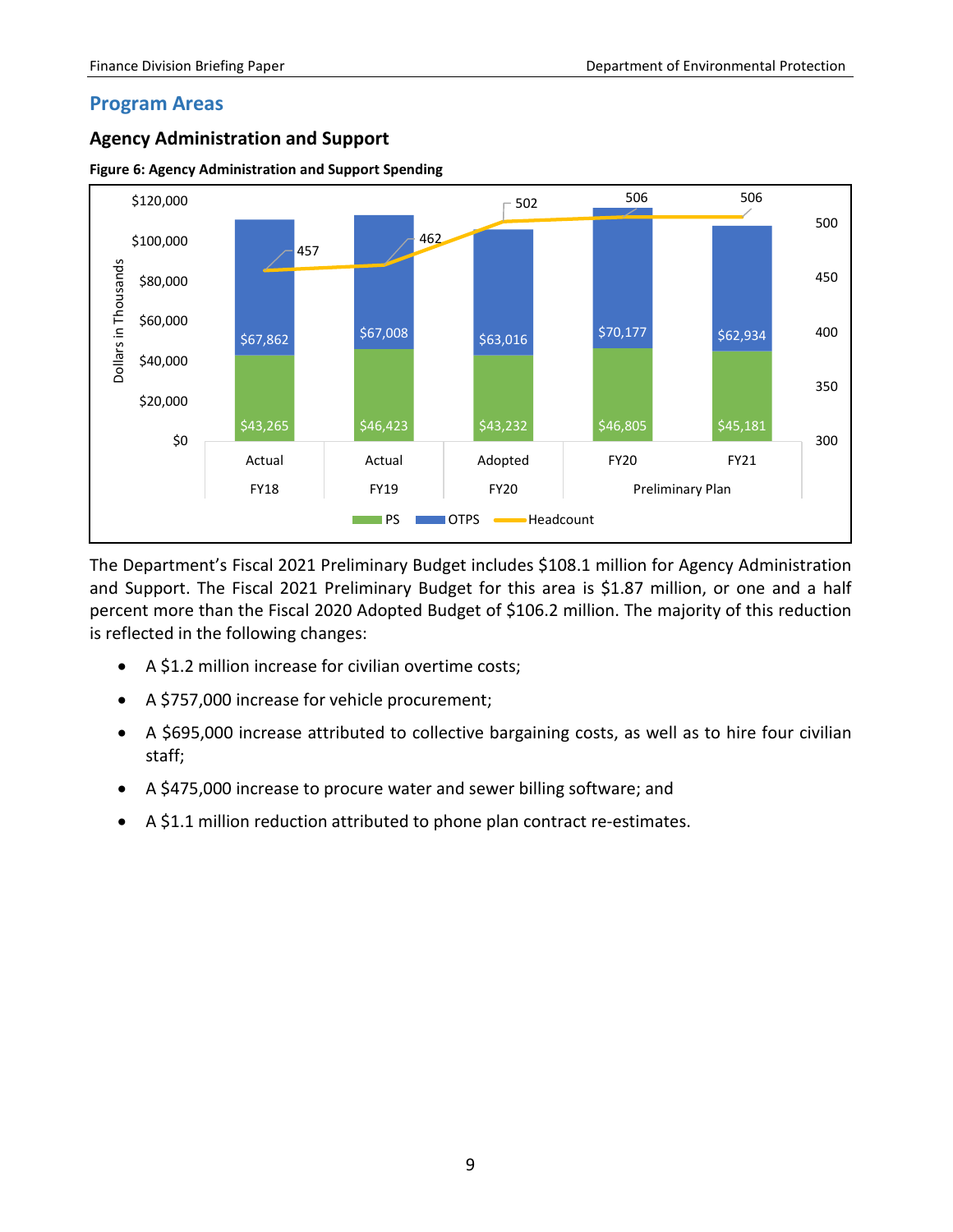### <span id="page-11-0"></span>**Customer Services and Water Board Support**

This program area includes funding for the Bureau of Customer Services, which is responsible for all functions related to water and sewer billing for residents of NYC and certain upstate communities.

**Figure 7: Customer Services and Water Board Support**



The Department's Fiscal 2021 Preliminary Budget includes \$60.5 million for Customer Services and Water Board Support, which is \$2 million or approximately three and a half percent more than the Fiscal 2020 Adopted Budget of \$58.4 million. This overall increase is largely accounted for in the following changes:

- A \$2 million increase for maintenance and support services of DEP's Automated Meter Reading (AMR) system; and
- A \$116,000 increase attributed to collective bargaining costs.

|                                       | <b>Actual</b> |             |             |             | <b>Target</b> | 4-Month Actual |             |
|---------------------------------------|---------------|-------------|-------------|-------------|---------------|----------------|-------------|
| <b>DEP</b> Performance Indicators     | <b>FY17</b>   | <b>FY18</b> | <b>FY19</b> | <b>FY20</b> | <b>FY21</b>   | <b>FY19</b>    | <b>FY20</b> |
| E-mails responded to in 14 days (%)   | 100%          | 100%        | 100%        | 95%         | 95%           | 100%           | 100%        |
| Letters responded to in 14 days (%)   | 99%           | 99%         | 99%         | 95%         | 95%           | 99%            | 99%         |
| Calls answered in 30 seconds (%)      | 79%           | 72%         | 68%         | 76%         | 76%           | 78%            | 88%         |
| Average customer in-person wait time  |               |             |             |             |               |                |             |
| (minutes)                             | 4             | 4           | 4           | 5           | 5             | <b>NA</b>      | <b>NA</b>   |
| Completed customer requests for       |               |             |             |             |               |                |             |
| interpretation                        | 13.783        | 13.858      | 14.548      | $\ast$      | $\ast$        | <b>NA</b>      | <b>NA</b>   |
| Visitors rating customer service at   |               |             |             |             |               |                |             |
| borough centers as good or better (%) | 93%           | 95%         | 96%         | 90%         | 90%           | <b>NA</b>      | <b>NA</b>   |
| CORE customer experience rating (0-   |               |             |             |             |               |                |             |
| 100)                                  | 97            | 95          | NA.         | 90          | 90            | NA.            | <b>NA</b>   |

### **PMMR Performance Measures**

In the first four months of Fiscal 2020, the percentage of emails responded to within 14 days remained at 100 percent when compared to the same period in Fiscal 2019. Additionally, the number of letters responded to in 14 days remained at 99 percent in Fiscal 2020 when compared to the same period in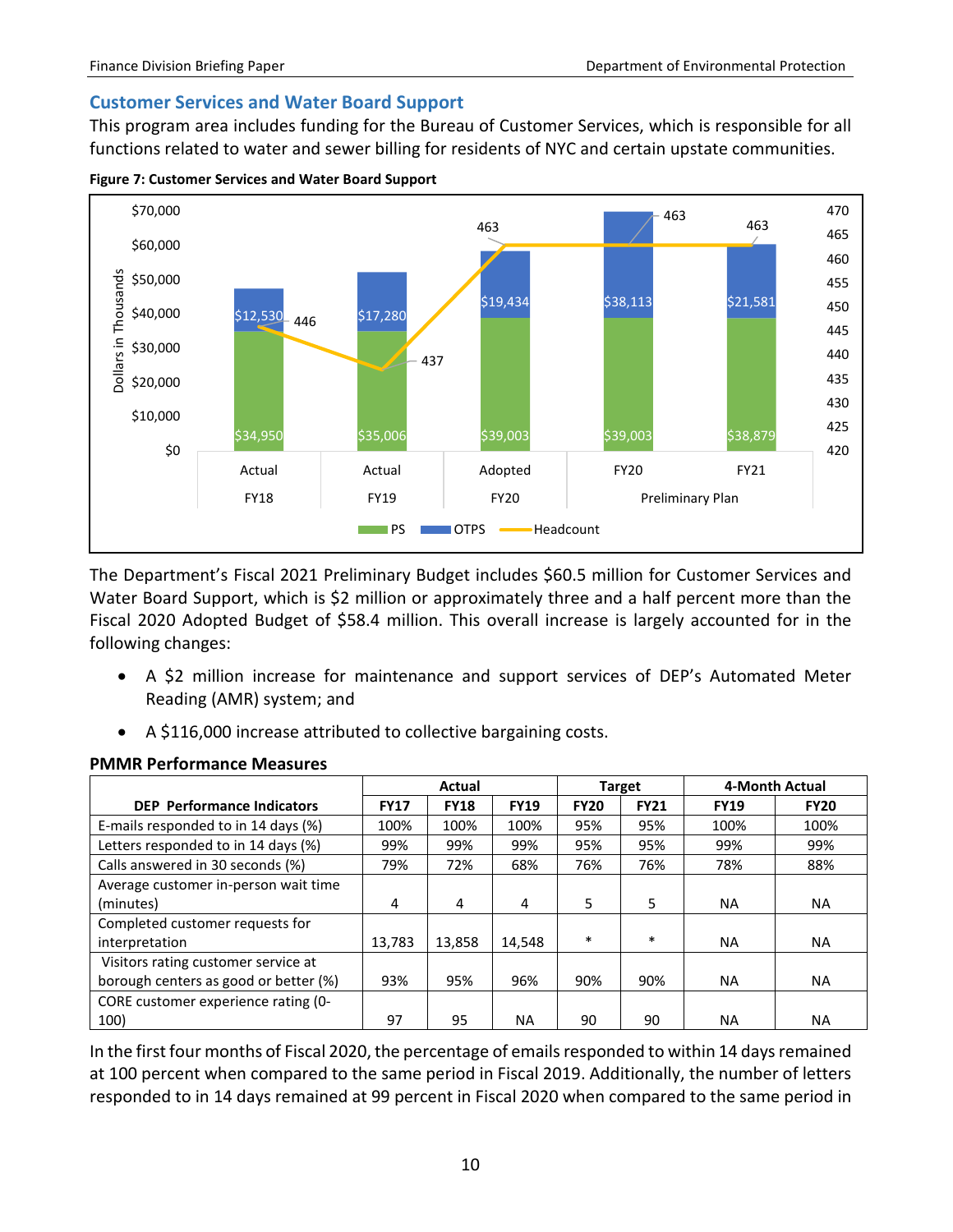Fiscal 2019. Lastly, calls answered within 30 seconds was 88 percent in the first four months of Fiscal 2020, an increase of 10 percent when compared the same period in Fiscal 2019.

### <span id="page-12-0"></span>**Engineering Design and Construction**

This program area includes funding for the planning, design and construction of major water quality related capital projects. These projects focus on two important issues for the City – the continued delivery of high quality drinking water to the City and the continued improvement of water quality within the New York Harbor and estuaries.





The Department's Fiscal 2021 Preliminary Budget includes \$42.9 million for Engineering Design and Construction, which is \$527,000 or one and a quarter percent more than the Fiscal 2020 Adopted Budget of \$42.4 million. The overall increase is reflected the following changes:

- A \$313,000 increase attributed to collective bargaining costs; and
- A \$200,000 increase for equipment relocation costs at the City Tunnel No. 3, Shaft 17B construction site in Queens.

### <span id="page-12-1"></span>**Environmental Management**

This program area includes funding for the Bureau of Environmental Management, which is responsible for responding to 1,360 hazardous material emergency incidents annually; maintaining a comprehensive database of 3,700 facilities containing hazardous and toxic materials; managing environmental investigations and assessments of contaminated sites; overseeing the remediation of four active hazardous waste municipal landfills; conducting 24,000 field inspections in response to 15,000 air and noise code complaints in a year; helping implement the requirements of the Clean Air Act.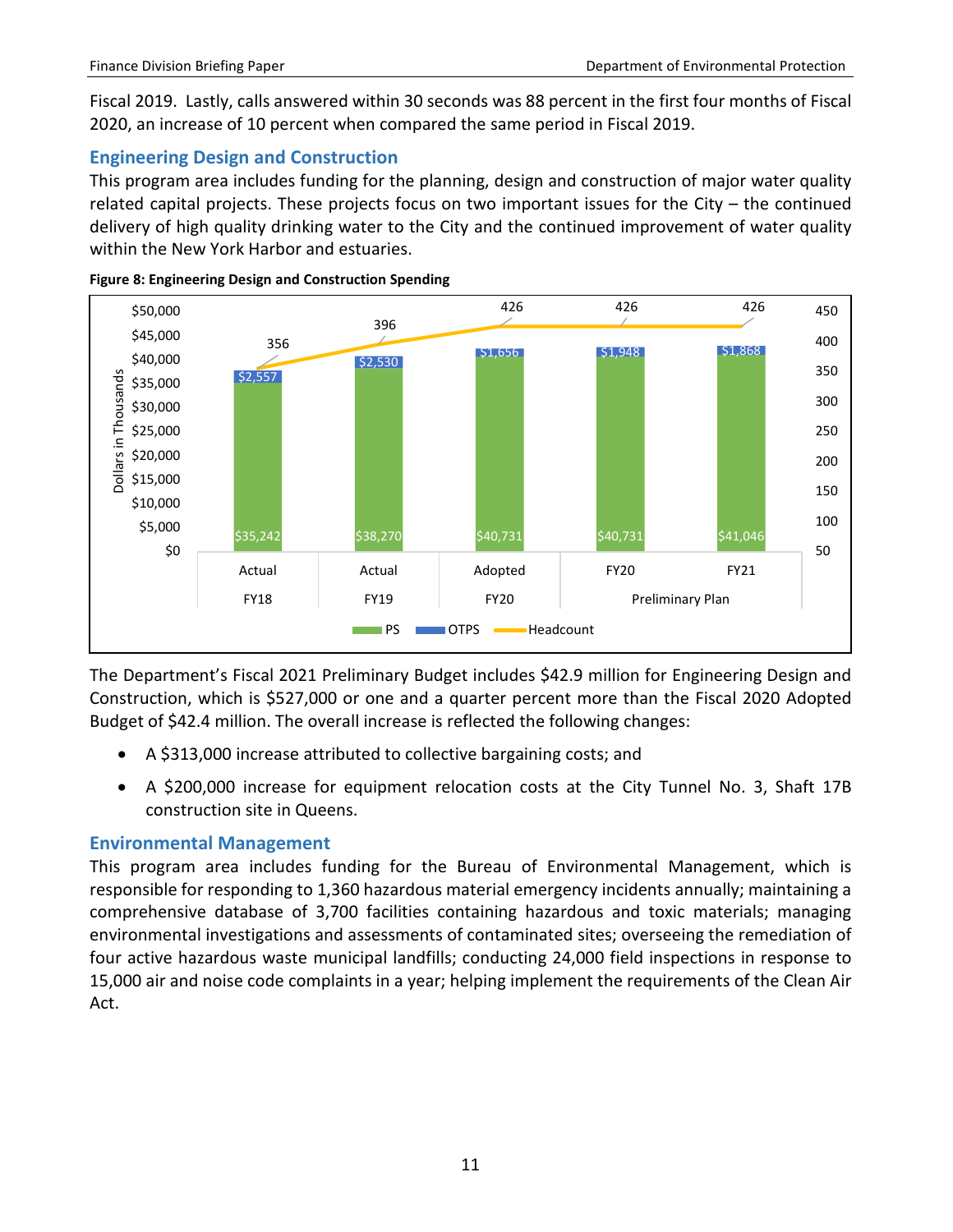



The Department's Fiscal 2021 Preliminary Budget includes \$21.4 million for the Bureau of Environmental Compliance, which is \$1 million or four and a half percent less than the Fiscal 2020 Adopted Budget of \$22.4 million. This change is mainly due a decrease of \$1 million in funding allocated towards a vehicle idling initiative in Fiscal 2020 that did not carry into Fiscal 2021.

|                                                            |             | <b>Actual</b> |             |             | <b>Target</b> | 4-Month Actual |             |
|------------------------------------------------------------|-------------|---------------|-------------|-------------|---------------|----------------|-------------|
| <b>DEP</b> Performance Indicators                          | <b>FY17</b> | <b>FY18</b>   | <b>FY19</b> | <b>FY20</b> | <b>FY21</b>   | <b>FY19</b>    | <b>FY20</b> |
| Air complaints received                                    | 9,958       | 8,807         | 8,276       | $\ast$      | $\ast$        | 2,958          | 2,751       |
| Air complaints responded to within seven days<br>$(\%)$    | 95%         | 96%           | 97%         | 85%         | 85%           | 98%            | 98%         |
| Average days to close air quality complaints               | 2.5         | 4.2           | 3.9         | 7.0         | 7.0           | 4.5            | 3.6         |
| Noise complaints received                                  | 58,892      | 61,342        | 61,967      | $\ast$      | $\ast$        | 19,594         | 17,258      |
| Average days to close noise complaints                     | 4.3         | 4.8           | 4.1         | 7.0         | 7.0           | 4.1            | 3.4         |
| Asbestos complaints received                               | 1,425       | 1,338         | 1,902       | $\ast$      | $\ast$        | 727            | 444         |
| Average days to close asbestos complaints                  | 0.34        | 0.74          | 0.91        | $\ast$      | $\ast$        | 1.01           | 0.99        |
| Asbestos complaints responded to within<br>three hours (%) | 100%        | 100%          | 100%        | 100%        | 100%          | 100%           | 100%        |

#### **PMMR Performance Measures**

The average number of days to close air and noise complaints decreased in the first quarter of Fiscal 2020 when compared to the same period in Fiscal 2019. Noise and air violations can be difficult to enforce, as the inspector must be able to observe the activity whether it be loud music from a bar or a truck idling for too long.

The number of asbestos complaints received decreased by 283, or 39 percent, when compared to the first four months of Fiscal 2019. Asbestos is a serious health hazard and DEP has an excellent response time for responding to complaints. All asbestos complaints made in the first quarter of Fiscal 2020 were responded to within three hours.

#### <span id="page-13-0"></span>**Miscellaneous**

This program area includes funding for any PS or OTPS expenses that receive one-time funding. It also includes Homeland Security and brownfield grants.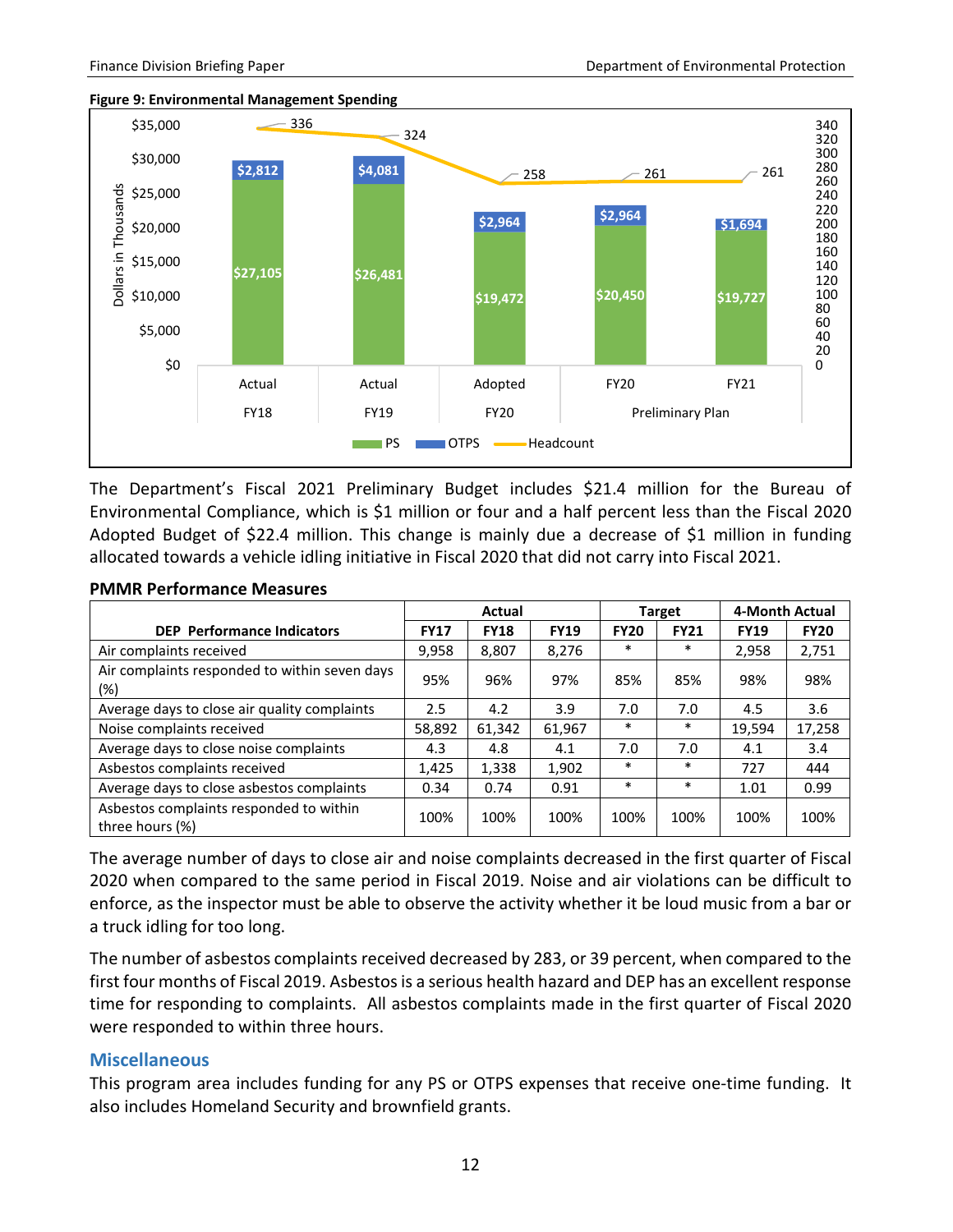0

10

20

30

40

50

60

### \$250,000 52  $-52$ \$200,000 Dollars in Thousands Dollars in Thousands $\begin{array}{@{}c@{\hspace{1em}}c@{\hspace{1em}}c@{\hspace{1em}}c@{\hspace{1em}}c@{\hspace{1em}}c@{\hspace{1em}}c@{\hspace{1em}}c@{\hspace{1em}}c@{\hspace{1em}}c@{\hspace{1em}}c@{\hspace{1em}}c@{\hspace{1em}}c@{\hspace{1em}}c@{\hspace{1em}}c@{\hspace{1em}}c@{\hspace{1em}}c@{\hspace{1em}}c@{\hspace{1em}}c@{\hspace{1em}}c@{\hspace{1em}}c@{\hspace{1em}}c@{\hspace{1em}}c@{\hspace{1em}}c@{\hspace{$ \$150,000 \$100,000 \$50,000 \$0 (\$50,000) Actual Actual Adopted FY20 FY21 FY18 FY19 FY19 FY20 Preliminary Plan OTPS | \$186,890 | \$127,499 | (\$4,696) | \$49,301 | (\$6,094) PS | \$4,478 | \$5,242 | \$296 | \$8,992 | \$7,233

#### **Figure 10: Miscellaneous Spending**

The Department's Fiscal 2021 Preliminary Budget includes \$1.1 million for miscellaneous expenses, which is \$5.5 million more than the Fiscal 2020 Adopted Budget of (\$4.4 million). The overall increase reflects the following changes:

Headcount 52 52 52 40 38 37

- A \$4.8 million increase attributed to civilian staff overtime costs;
- A \$2.2 million increase attributed to civilian staff differential costs; and
- A \$1.5 million reduction in Community Development Block Grant-Disaster Recovery funding for Build It Back. Funding is typically re-estimated and restored in DEP's Executive Budget. Program areas that are funded, in part, with non-City funds might initially show a decrease in Fiscal 2021, but then eventually align with the Fiscal 2020 Adopted Budget once the agency confirms these federal allocations.

### <span id="page-14-0"></span>**Upstate Water Supply**

This program area includes funding for the Bureau of Water Supply to manage, operate and protect New York City's upstate water supply system to ensure the delivery of a sufficient quantity of high quality drinking water. The Bureau is also responsible for the overall management and implementation of the provisions of the City's \$1.5 billion Watershed Protection Program resulting from the Watershed Memorandum of Agreement (MOA) and for ensuring the City's compliance with the provisions of the Filtration Avoidance Determination.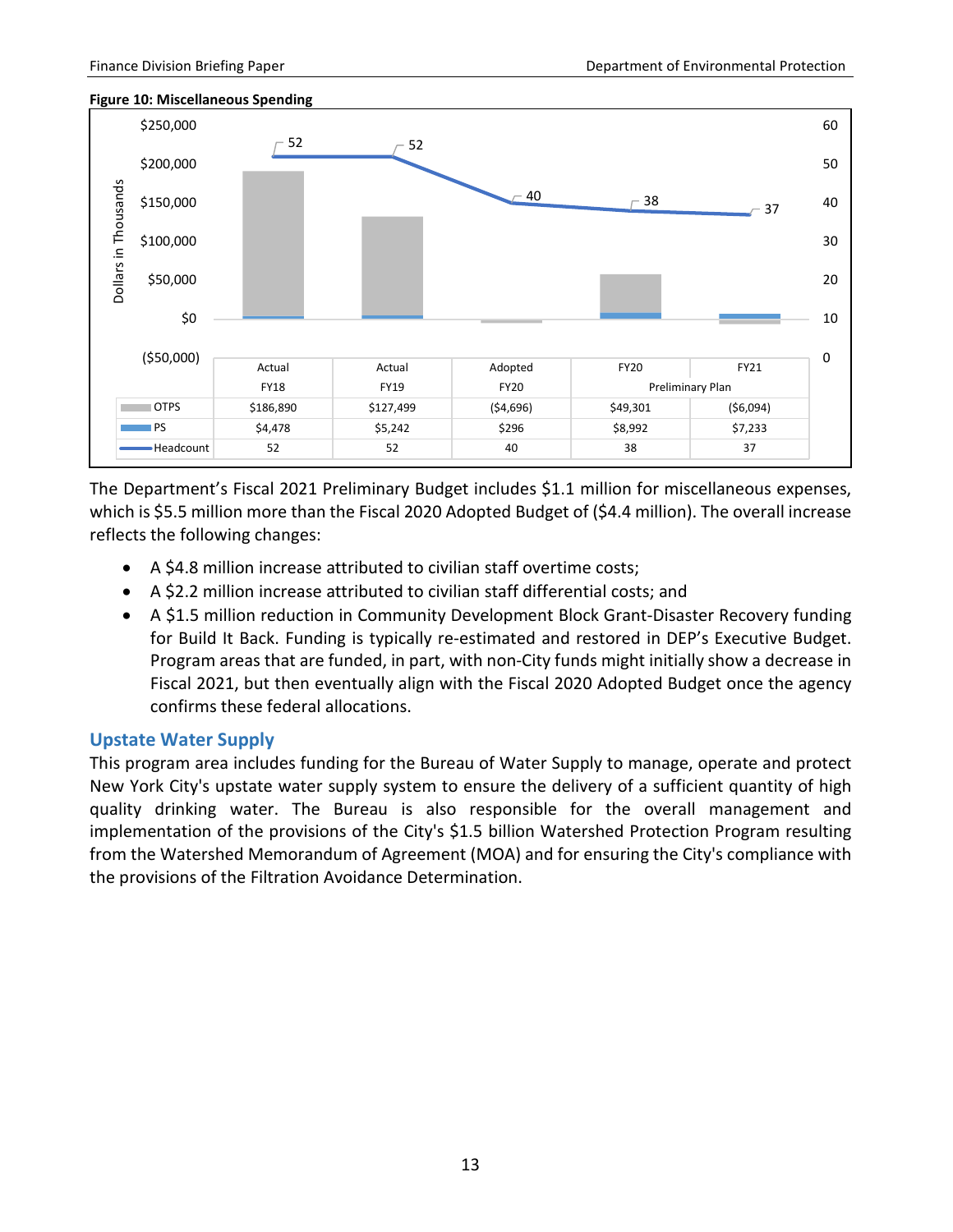#### **Figure 11: Upstate Water Supply Spending**



The Department's Fiscal 2021 Preliminary Budget includes \$425 million for the Upstate Water Supply, which is \$564,000, or less than one percent more than the Fiscal 2020 Adopted Budget of \$424.4 million. The overall increase is reflected in the following changes:

- A \$7 million increase for Catskill Aqueduct and Croton Filtration Plant water treatment chemicals;
- A \$6.7 million increase for costs related to a settlement in which DEP must reimburse homeowners for damage caused by leaking underground infrastructure in upstate New York;
- A \$1.3 million increase attributed to collective bargaining costs; and
- A \$13.6 million reduction in one-time funding in Fiscal 2020 that does not carry into Fiscal 2021 for the replacement of upstate sewer septic systems.

|                                                                              |             | Actual      |             |             | <b>Target</b> | 4-Month Actual |             |
|------------------------------------------------------------------------------|-------------|-------------|-------------|-------------|---------------|----------------|-------------|
| <b>DEP</b> Performance Indicators                                            | <b>FY17</b> | <b>FY18</b> | <b>FY19</b> | <b>FY20</b> | <b>FY21</b>   | <b>FY19</b>    | <b>FY20</b> |
| In-City samples meeting water quality<br>standards for coliform bacteria (%) | 100%        | 100%        | 100%        | 100%        | 100%          | 100%           | 100%        |
| Acres of land solicited in watershed area                                    | 34.475      | 20.613      | 44,252      | $\ast$      | $\ast$        | 8.261          | 4,837       |
| Facility security checks                                                     | 286.589     | 270,831     | 312,500     | 275.000     | 275.000       | 98,921         | 96,158      |
| Overall enforcement activity                                                 | 1,893       | 1,377       | 1,328       | $\ast$      | $\ast$        | 538            | 597         |

#### **PMMR Performance Measures**

In the first quarter of Fiscal 2020, the number of facility security checks conducted by DEP police decreased by 2,763, or three percent, when compared to the same period in Fiscal 2019. Additionally, the number of acres of land solicited in the watershed area decreased by 3,424 acres, or 41.4 percent, when compared to the first four months of Fiscal 2019.

### <span id="page-15-0"></span>**Wastewater Treatment Operations**

This program area includes funding for the Bureau of Wastewater Treatment to maintain the chemical and physical integrity of New York Harbor and other local water bodies. The Bureau sustains the continued use and viability of the New York water environment through the removal of organic and toxic pollutants from the City's wastewater; exercises control of discharges from Combined Sewer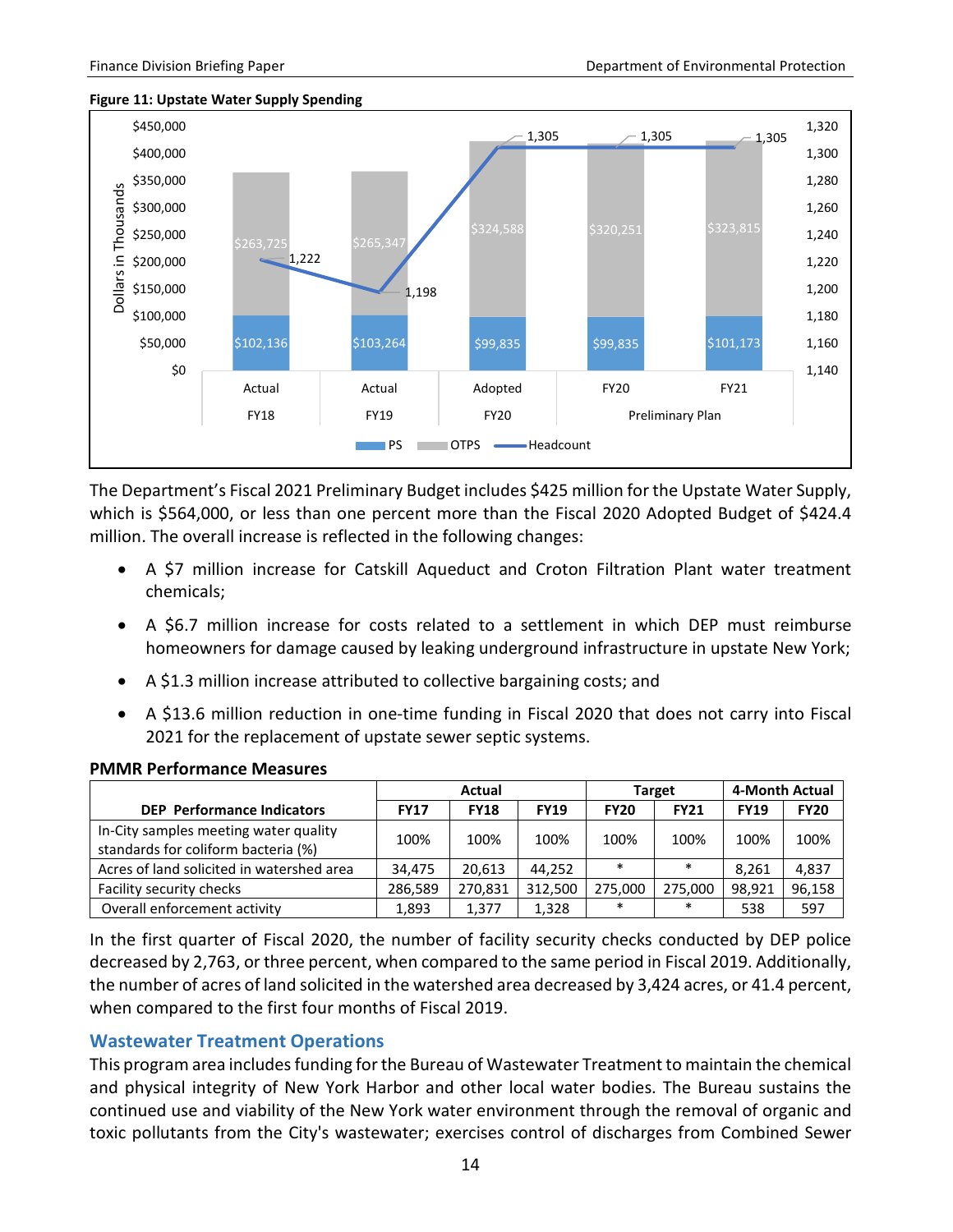Overflows and dry weather bypassing; ensures optimum operation of treatment plant collections system; integrates watershed management concepts into facilities' planning and design; and enforces a city-wide industrial pre-treatment and pollution prevention program.



**Figure 12: Wastewater Treatment Operations Spending**

The Department's Fiscal 2021 Preliminary Budget includes \$516.2 million for Water Treatment Operations, which is \$18.9 million or approximately three and a half percent more than the Fiscal 2020 Adopted Budget of \$497.3 million. The variance reflects the following changes:

- A \$18.8 million increase for civilian overtime costs;
- A \$8 million increase civilian differential costs;
- A \$2.2 million increase attributed to collective bargaining costs; and
- A \$7.2 million reduction in one-time funding in Fiscal 2020 that does not carry over into Fiscal 2021 for Owls Head Wastewater Treatment Plant dock repairs in Brooklyn.

#### **PMMR Performance Measures**

|                                                                                                 | Actual      |             |             |             | <b>Target</b> | 4-Month Actual |             |
|-------------------------------------------------------------------------------------------------|-------------|-------------|-------------|-------------|---------------|----------------|-------------|
| <b>DEP</b> Performance Indicators                                                               | <b>FY17</b> | <b>FY18</b> | <b>FY19</b> | <b>FY20</b> | <b>FY21</b>   | <b>FY19</b>    | <b>FY20</b> |
| Wastewater treatment plant (WWTP) effluent<br>meeting State Pollutant Elimination standards (%) | 99.8%       | 99.7%       | 99.6%       | 100.0%      | 100.0%        | 99.7%          | 99.9%       |
| Harbor survey stations meeting the fishable<br>standard of 5mg/L for dissolved oxygen (%)       | 91%         | 92%         | 90%         | 89%         | 89%           | 72%            | 72%         |

In the first four months of Fiscal 2020, the percentage of harbor survey stations meeting the fishable standard for dissolved oxygen remained the same at 72 percent when compared to the first four months of Fiscal 2019.

The percentage of wastewater treatment plant effluent meeting State pollutant standards increased slightly in the first four months of Fiscal 2020 to 99.9 percent when compared to the first four months of Fiscal 2019, in which 99.7 percent of treated wastewater achieved State standards.

### <span id="page-16-0"></span>**Water and Sewer Maintenance Operations**

This program area includes funding for the Bureau of Water and Sewer Operations to operate, maintain and protect the City's drinking water and wastewater collection (sewer) systems; the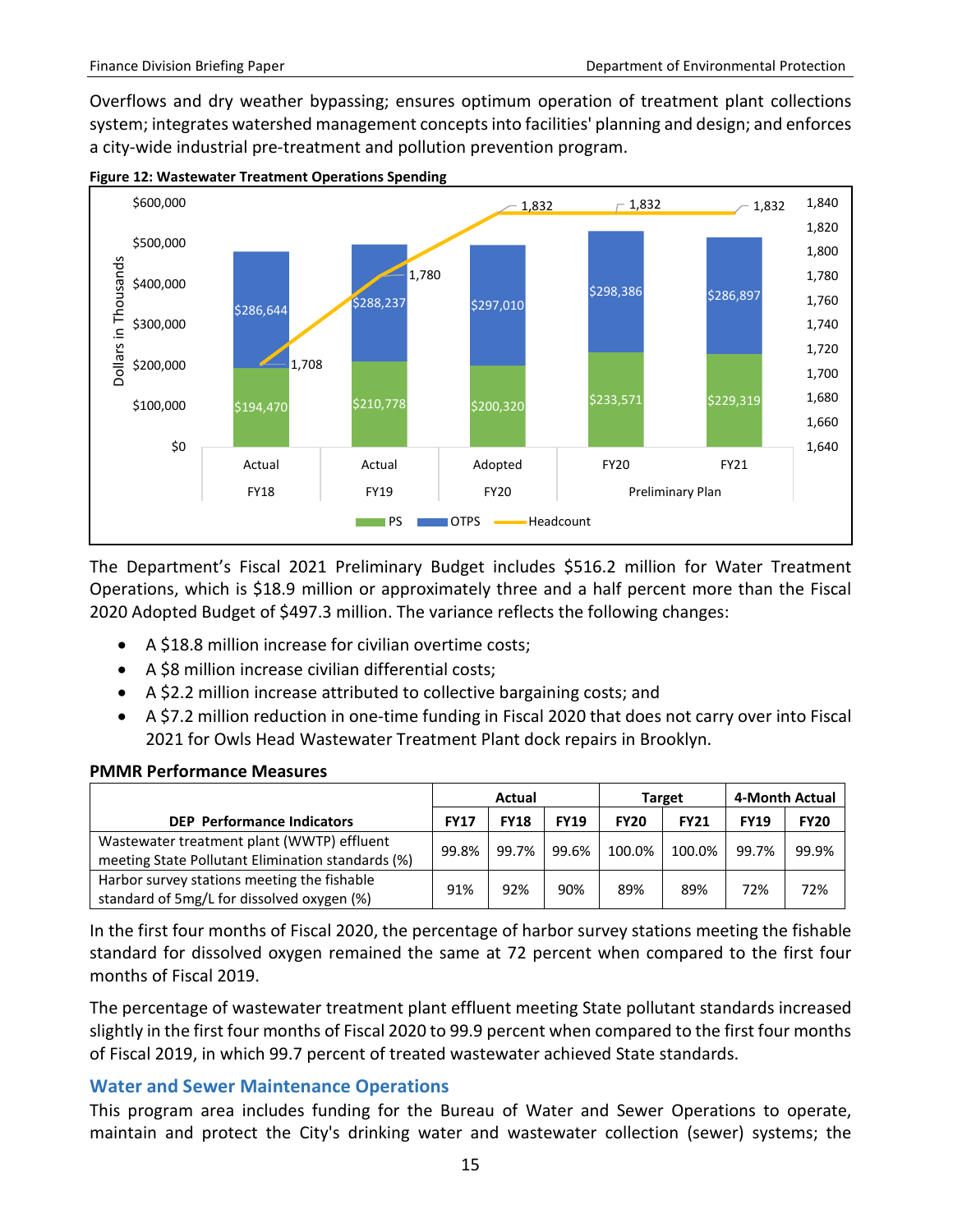protection of adjacent waterways; and the development and protection of the Capital Water and Sewer Design Program.





The Department's Fiscal 2021 Preliminary Budget includes approximately \$223.7 million for Water and Sewer Maintenance Operations, which is \$282,000 or less than one percent more than the Fiscal 2020 Adopted Budget of \$223.4 million. This variance is partially accounted for in the following changes:

- A \$1.8 million increase to hire 71 green infrastructure maintenance staff; and
- A \$1.1 million increase for arterial highway catch basin cleaning; and
- A \$2.3 million reduction for Municipal Separate Storm Water Sewer System (MS4) maintenance contracts.

|                                                                                                       | Actual      |             |             | <b>Target</b> |             | 4-Month Actual |             |
|-------------------------------------------------------------------------------------------------------|-------------|-------------|-------------|---------------|-------------|----------------|-------------|
| <b>DEP Performance Indicators</b>                                                                     | <b>FY17</b> | <b>FY18</b> | <b>FY19</b> | <b>FY20</b>   | <b>FY21</b> | <b>FY19</b>    | <b>FY20</b> |
| Sewer backup complaints received                                                                      | 12,133      | 11,303      | 11,965      | $*$           | $\ast$      | 4,569          | 4,199       |
| Sewer backup complaints resolved - Confirmed (on City infrastructure)                                 | 2,649       | 2,389       | 2,177       | $*$           | $\ast$      | 720            | 662         |
| Unconfirmed (not on City Infrastructure or unfounded)                                                 | 9,489       | 8,904       | 9,796       | $\ast$        | $\ast$      | 3,819          | 3,538       |
| Sewer backup resolution time (hours)                                                                  | 3.8         | 3.7         | 3.6         | 7.0           | 7.0         | 4.1            | 3.5         |
| Street segments with confirmed sewer backup in the last 12 months (%<br>of total segments)            | 1.2%        | 1.9%        | 0.9%        | $\ast$        | *           | 1.1%           | 0.9%        |
| Street segments with recurring confirmed sewer backups in the last 12<br>months (% of total segments) | 0.3%        | 0.3%        | 0.3%        | 0.6%          | 0.6%        | 0.3%           | 0.2%        |
| Street cave-in complaints received                                                                    | 3,847       | 3,769       | 3,767       | $\ast$        | *           | 1,718          | 1,772       |
| Average time to respond to street cave-in complaints and make safe<br>(days)                          | 1.9         | 1.9         | 1.9         | $\ast$        | *           | 2.1            | 1.6         |
| Water main breaks                                                                                     | 428         | 521         | 459         | $\ast$        | $\ast$      | 100            | 82          |
| Water main breaks per 100 miles of main in the last 12 months                                         | 6.1         | 7.4         | 6.6         | $\ast$        | $\ast$      | 7.5            | 6.3         |
| Average time to restore water to customers after confirming breaks<br>(hours)                         | 4.4         | 4.5         | 4.7         | 6.0           | 6.0         | 5.4            | 5.4         |
| Broken and inoperative hydrants (%)                                                                   | 0.54%       | 0.40%       | 0.46%       | 1.00%         | 1.00%       | 0.47%          | 0.39%       |
| Average time to repair or replace high-priority broken or inoperative<br>hydrants (days)              | 2.5         | 2.9         | 2.5         | 5.0           | 5.0         | 2.5            | 2.3         |
| Catch basin complaints received                                                                       | 8,942       | 7,673       | 10,662      | $\ast$        | $\ast$      | 3,964          | 3,224       |
| Catch basin backup resolution time (days)                                                             | 5.0         | 6.9         | 7.8         | 9.0           | 9.0         | 7.4            | 6.2         |
| Catch basins surveyed/inspected (%) (cumulative)                                                      | 98.3%       | 99.3%       | 103.4%      | 50.0%         | 50.0%       | 26.3%          | 26.1%       |

#### **PMMR Performance Measures**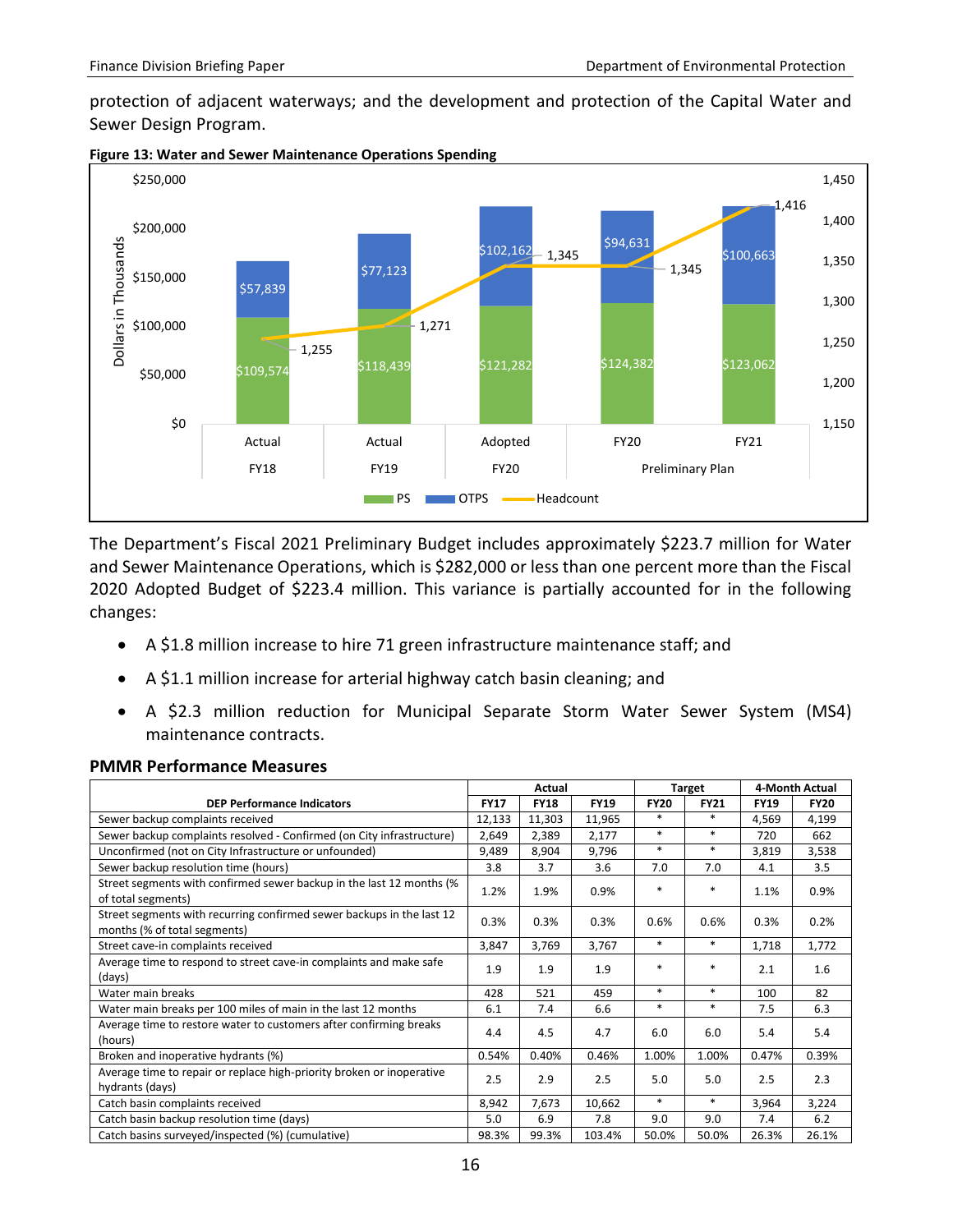|                                                        | Actual      |             |             | <b>Target</b> |             | 4-Month Actual |             |
|--------------------------------------------------------|-------------|-------------|-------------|---------------|-------------|----------------|-------------|
| <b>DEP Performance Indicators</b>                      | <b>FY17</b> | <b>FY18</b> | <b>FY19</b> | <b>FY20</b>   | <b>FY21</b> | <b>FY19</b>    | <b>FY20</b> |
| Catch basins cleaned                                   | 52.057      | 39.098      | 49.005      |               |             | 19.134         | 15.454      |
| Backlog of catch basin repairs (% of system)           | 1.8%        | 3.8%        | 4.4%        | 1.0%          | 1.0%        | 4.8%           | 3.3%        |
| Leak complaints received                               | 3.673       | 4.367       | 3.791       |               |             | 1.121          | 968         |
| Leak resolution time (days) (City infrastructure only) | 10.0        | 10.2        | 8.4         | 12.0          | 12.0        | 11.1           | 6.8         |

The number of sewer backup complaints decreased by 370 complaints in the first quarter of Fiscal 2020 when compared to the same period in Fiscal 2019, or an eight percent decrease. Of the 4,199 sewer backup complaints received in this period in Fiscal 2020, only 662 were confirmed as sewer conditions emanating from City infrastructure, while the rest were related to private property or unfounded complaints.

Street cave-in complaints increased from 1,718 to 1,772 in the first four months of Fiscal 2020 when compared to the same period in Fiscal 2019, an increase of 54 complaints or three percent. The average time it took DEP to respond to the complaints decreased from 2.1 days to 1.6 days.

Water main breaks can be particularly damaging to City and private infrastructure, and can cause entire residential block-fronts to lose water. In the first four months of Fiscal 2020, there were 82 water main breaks, and it took DEP an average of 5.4 hours to restore water to customers after confirming breaks.

### <span id="page-18-0"></span>**Capital Plan Overview**

On January 16, 2020, Mayor Bill de Blasio released the Preliminary Capital Commitment Plan for Fiscal 2020-2024 (the Commitment Plan) and the Fiscal 2021-2024 Preliminary Capital Budget (the Capital Budget).

Thissection will provide an overview of the Preliminary Commitment Plan and Capital Budget for DEP. Each one of these documents should support and be well integrated with one another to properly execute the City's capital projects as well as meet its infrastructure goals. Below we will examine to what extent this is occurring, where improvements need to be made, and the overall feasibility of DEP's capital program.

### **Preliminary Capital Budget for Fiscal 2021-2024**

The Capital Budget provides the required appropriations for Fiscal 2021 and planned appropriations for the subsequent three-year capital program. Appropriations represent the legal authority to spend capital dollars, and are what the Council votes on at budget adoption.

As shown in the chart at the right, DEP's Fiscal 2021 Preliminary Capital Budget totals \$8.2 billion. This represents approximately 15.2 percent of the City's total \$53.9 billion Capital Budget for 2021- 2024.

**Figure 14: Capital Budget for Fiscal 2021 – 2024**



### <span id="page-18-1"></span>**Preliminary Capital Commitment Plan for Fiscal 2020-2024**

The City's Capital Commitment Plan details the Administration's plan to spend the appropriations voted on by the City Council at Adoption. The Commitment Plan provides project-level funding detail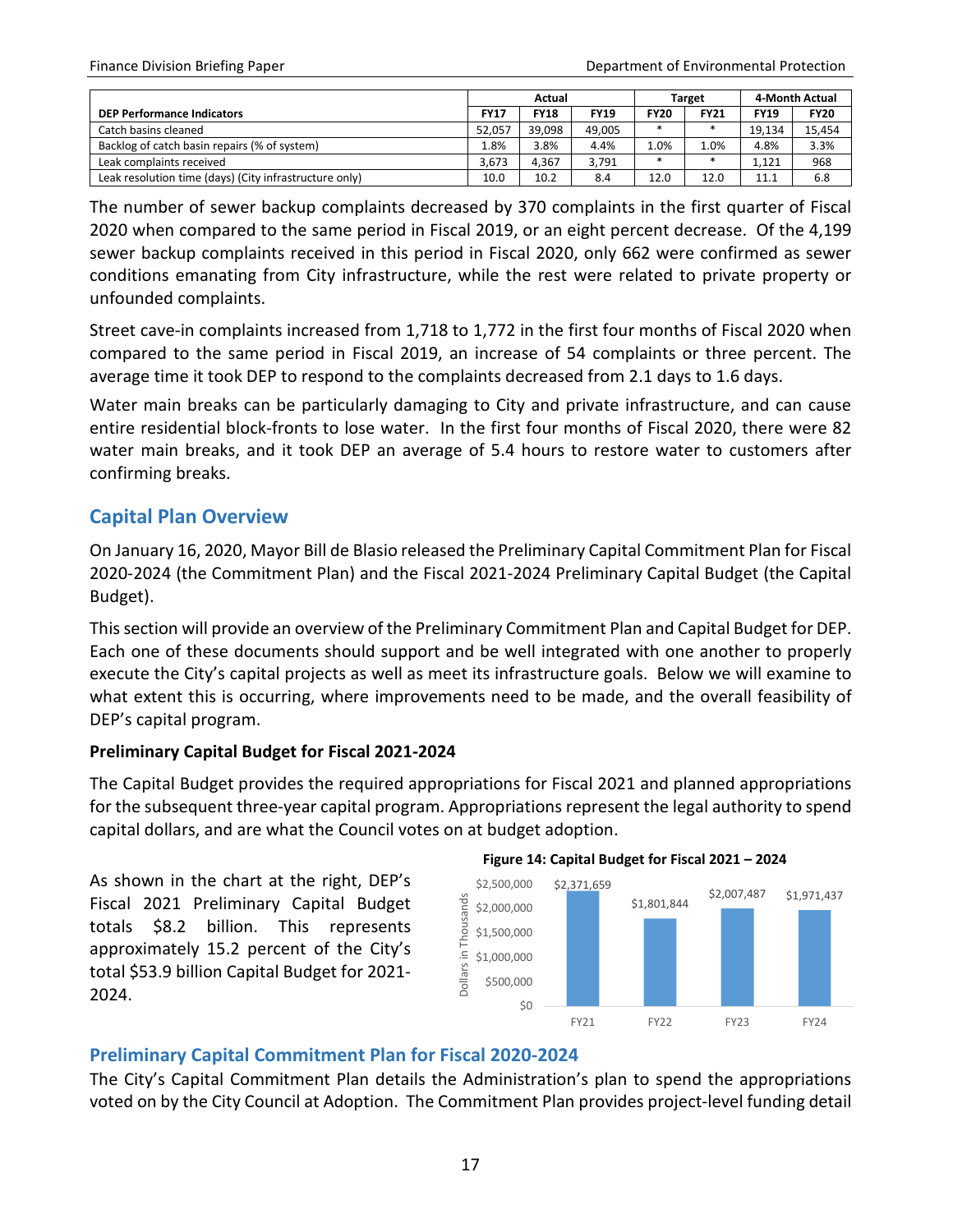as well an estimate of expenditure dates. It is through this document that we gain insight into a project's estimated start date and time to completion.

DEP's Preliminary Commitment Plan includes \$10.5 billion in Fiscal 2020-2024. This represents approximately 12.2 percent of the City's total \$85.5 billion Preliminary Commitment Plan. The Capital Commitment is significantly higher than the Capital Budget because it includes the current appropriations for Fiscal 2020. The amount of uncommitted appropriations form the amount that will be re-appropriated or rolled into Fiscal 2021 in the Executive and Adopted Budgets.

Overall, DEP's Preliminary Capital Commitment Plan addresses longstanding issues that have impacted communities throughout the City for decades, from flooding in South East Queens, to sewer overflow into the Gowanus Canal, to resiliency of infrastructure. DEP's Commitment Plan paces out spending as the agency aims to mitigate a rate increase or large increase in the near future to homeowner rate payers.



#### **Figure 15: DEP Fiscal Commitment Plan**

The Preliminary Commitment Plan for the Department for Fiscal 2020 to 2024 has decreased by \$2.82 billion to a total of \$10.45 billion, or 21.3 percent, when compared to the Department's Adopted Commitment Plan. The decrease in the Commitment Plan is primarily attributed to a number of projects in which funding was pushed past Fiscal 2024, including a \$280.2 million reallocation for a chamber modification at the Hillview Reservoir; a \$200.8 million reallocation for construction of a Gowanus Canal combined sewer tank; a \$120 million reallocation for the new Croton dam; a \$115 million reallocation for reconstruction of the Catskill Aqueduct tunnel; a \$112.9 million reallocation for storm sewers in Laurelton, Queens; and a \$95 million reallocation for combined sewer overflow work at Hunters Point in Long Island City, Queens.

The total appropriations for DEP in Fiscal 2020 are \$2.1 billion against planned commitments totaling \$399.9 million.<sup>[1](#page-19-0)</sup> This excess balance of \$1.7 billion in appropriations gives the Administration considerable flexibility within the capital plan. However, as the commitment of appropriations are

<span id="page-19-0"></span><sup>&</sup>lt;sup>1</sup> Appropriations for Fiscal 2020 are calculated by summing the available appropriations listed in the commitment plan with actual commitments to-date. Because commitments to-date excludes inter-fund agreements (IFA), this figure may be slightly lower than the total appropriations for Fiscal 2020. In addition, a very small portion of the difference between appropriations and planned commitments are necessary to fund IFA, which are excluded from this planned commitments figure.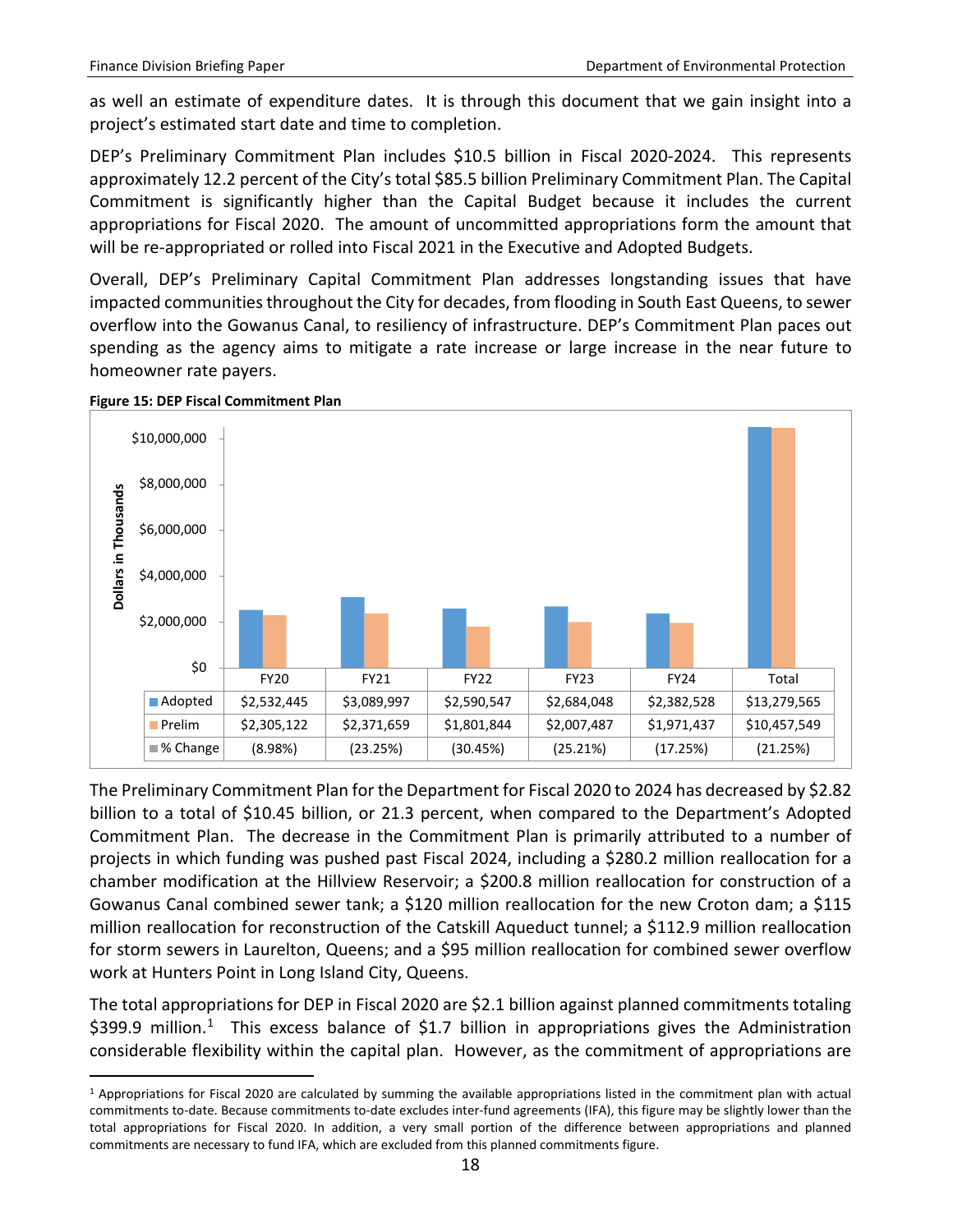legally bound to their budget line descriptions this flexibility is more limited than it appears from this variance alone.

Historically, the Commitment Plan has frontloaded planned commitments for capital projects in the first year or two of the plan, and included unrealistically high planned commitments. At the Council's continued urging that practice has largely ceased. Beginning with the Fiscal 2020 Executive Commitment Plan, agencies' Commitment Plans are more accurate, reflecting more evenly distributed planned spending across all years of the plan.

A natural result of more realistic timelines is capital projects extending beyond the Commitment Plan's five-year time frame. To address this, the Administration has added Section VII titled "Redistribution of the City's Capital Plan" to the Commitment Plan. What this section does is increase the transparency of the Commitment Plan by showing the distribution of funding beyond the required five years to ten years (Fiscal 2020 -2029). This extension allows the Council and the public to better differentiate between movement beyond the years of the Commitment Plan and a simple elimination of funding. DEP's ten-year total is \$20.5 billion, which is \$9.9 billion more than the Department's \$10.5 billion five-year plan

DEP had actual commitments of \$2.03 billion in Fiscal 2019, a commitment rate of 90.7 percent. The Department's history of commitments is shown in the chart below. Given this performance history, it is likely that DEP will end this year with some unmet commitment targets and uncommitted appropriations available to roll into Fiscal 2021 and in the outyears.

The chart below displays the Department's capital commitment plans for the Fiscal 2017-2019 Executive Budgets and the actual commitments in the corresponding fiscal year. The chart also shows the capital commitment rate: the percentage of the capital plan committed per fiscal year.<sup>[2](#page-20-0)</sup>



**Figure 16: DEP Capital Commitment Rate** 

<span id="page-20-0"></span><sup>&</sup>lt;sup>2</sup> Note planned commitments are higher than the agency's "target commitments." Target commitments are a management tool used by OMB; they are "the actual aggregate levels that the managing agencies are expected to commit and against which their performance will be measured at the end of the fiscal year," and are not broken out between City and non-City funds.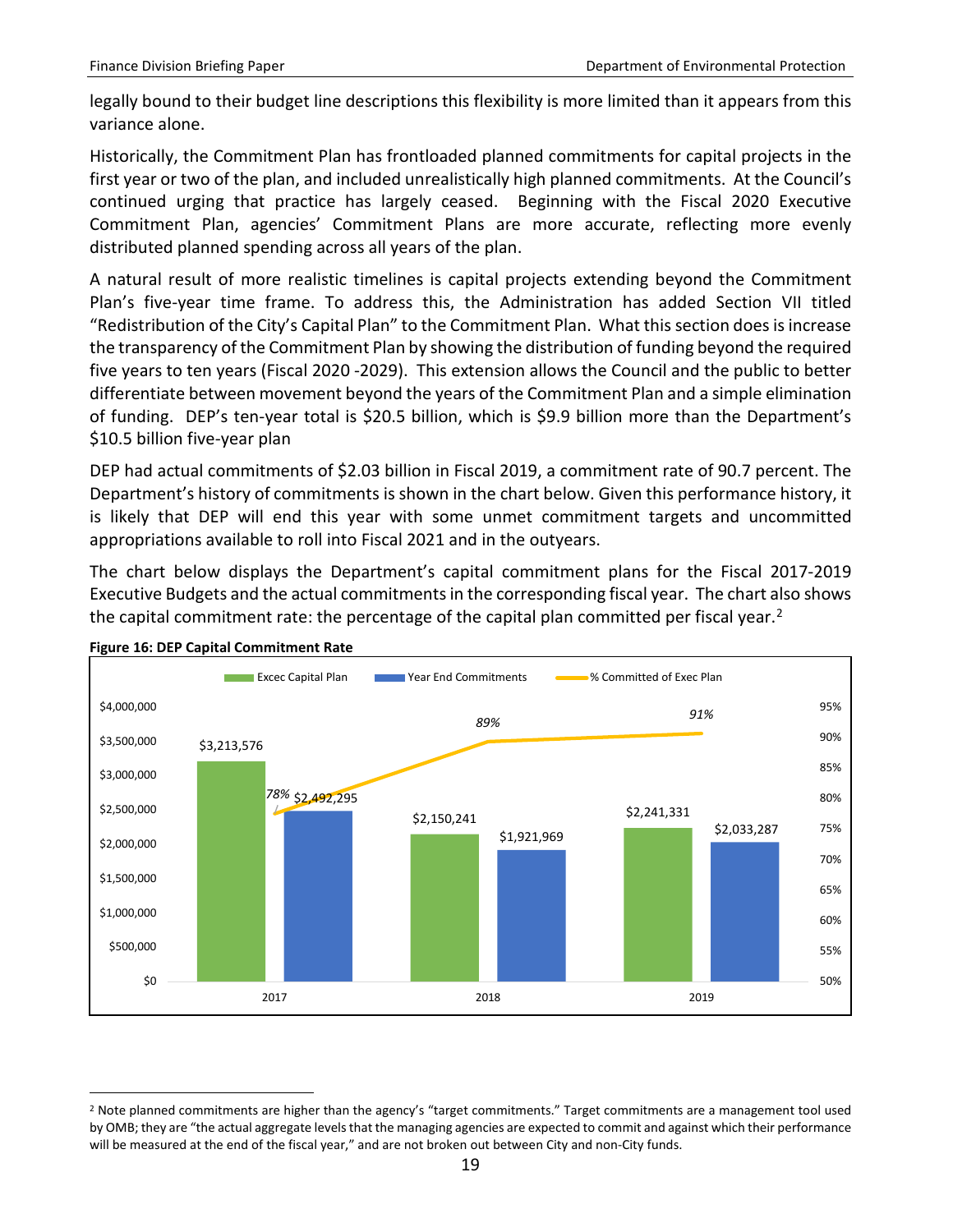The Department's Commitment Plan includes 1,055 project IDs across five project types, including: equipment, sewers, water mains, sources, and treatment, water pollution control, and water supply.

**Water Pollution Control** (WP) projects represent 43 percent of the total projects in the five-year capital plan. Activities in this category are directed at improving the quality of the City's waterways and to ensure compliance with mandates imposed by the federal Clean Water Act.

**Sewer** (SE) projects represent 25 percent of the projects in the five-year capital plan. Projects in this category include replacing existing sewers in areas requiring increased capacity, extending sewers to unserved or underserved areas, and replacing failing or collapsed sewer mains.



#### **Figure 17: Capital Project by Type**

**Water Mains** (WM) projects represent 20 percent of the projects in the five-year capital plan. This category involves the protection and upkeep of the City's source water supply and water distribution system.

**Water Supply** (W) projects represent nearly nine percent of the projects in the five-year capital plan. This category includes the development of alternate water sources associated with the Water for the Future Program, the modification of chambers at the Hillview Reservoir, and the City Water Tunnel No. 3.

**Equipment** (EP) projects represent nearly three percent of the projects in the five-year capital plan. Activities in this category primarily focus on water meter installation and automated meter reading systems; facility purchases and reconstruction; payments for gas utility line relocation; and equipment purchases such as laboratory instruments, vehicles and computers.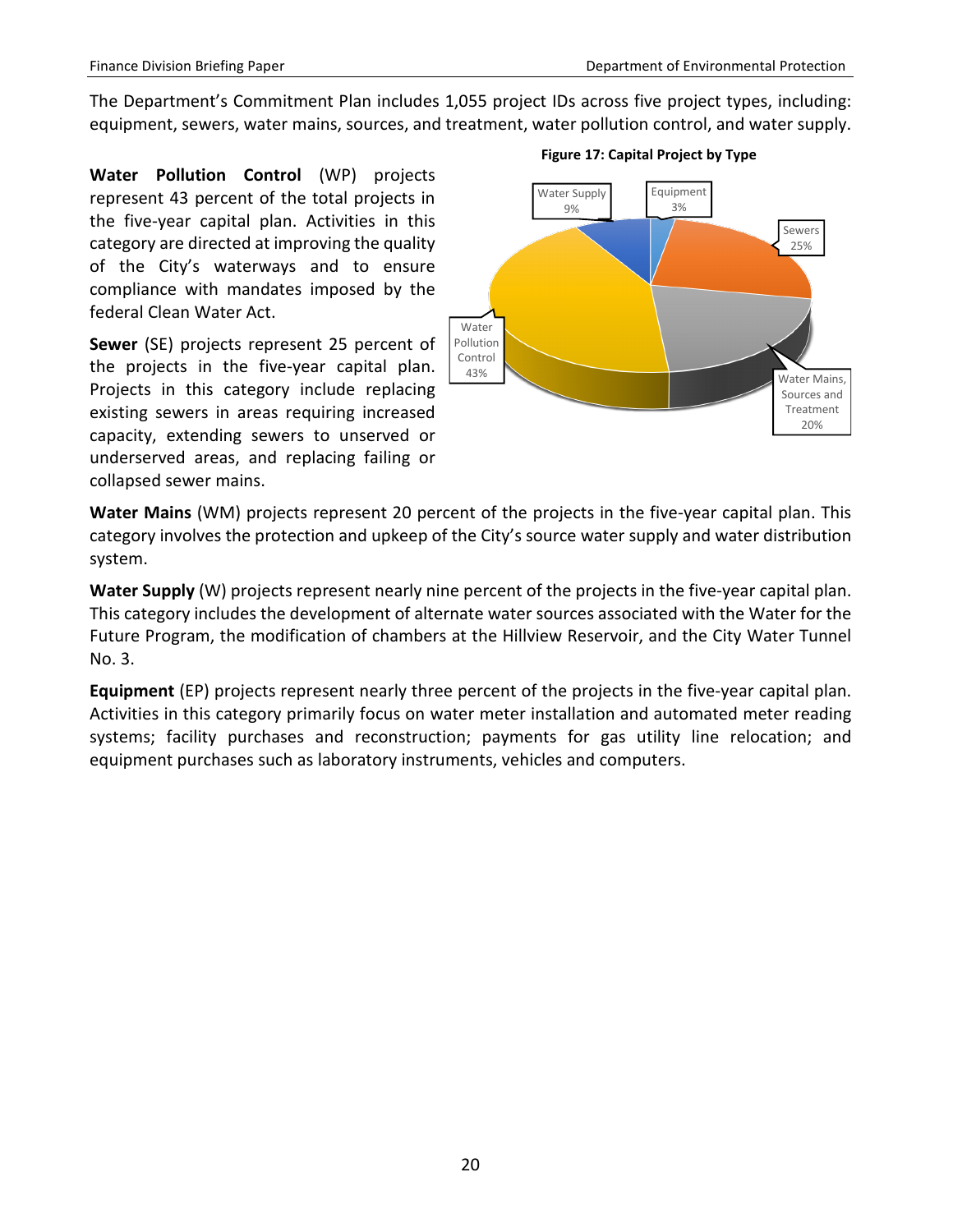

#### **Figure 18: Capital Projects by Borough (Includes Citywide):**

Multi-borough projects represent \$2.7 billion of the Department's five-year capital plan.

Queens-based projects represent \$3.3 billion of the five-year capital plan.

Brooklyn-based projects represent \$1.8 billion of the five-year capital plan.

Staten Island-based projects represent \$1.1 billion of the five-year capital plan.

Manhattan-based projects \$680.2 million of the five-year capital plan.

Bronx-based projects represent \$940 million of the five-year capital plan.

### **Fiscal 2020 Preliminary Capital Commitment Plan Highlights**

Major capital projects included in the Preliminary Capital Commitment Plan for Fiscal 2020-2024 are outlined below.

**Water Tunnel No. 3.** This critical project has been under construction since 1970. Once the tunnel is completed, it will allow Water Tunnels No. 1 and 2 to be inspected and repaired for the first time since they entered operation in 1917 and 1936, respectively. The Preliminary Capital Commitment Plan includes a total of \$668.1 million for the completion of the Brooklyn/ Queens leg of the City Tunnel No. 3, and modification of chambers at the Hillview Reservoir.

**Hunts Point Wastewater Treatment Plant.** The Preliminary Capital Commitment Plan includes \$393 million to replace four anaerobic digesters and four new gas burners.

**Combined Sewer Overflow Abatement.** The Preliminary Capital Commitment Plan includes \$452.9 million for construction of a combined sewer overflow retention tank at Gowanus superfund site in Brooklyn.

**Hunts Point Wastewater Treatment Plan.** The Preliminary Capital Commitment Plan includes \$393 million to replace anaerobic digesters at the Hunts Point Wastewater Treatment Plan in the Bronx.

**Pumping Station Reconstruction.** The Preliminary Capital Commitment Plan includes \$200 million to replace and harden pumping stations damaged by Hurricane Sandy in Queens.

**Ashokan Reservoir.** The Preliminary Capital Commitment Plan includes \$166.7 million for rehabilitation of the dam, dikes, chambers, and various other facilities at the Ashokan Reservoir, which has provided clean drinking water to all of New York City for exactly 100 years.

**East Side Coastal Resiliency.** The Preliminary Capital Commitment Plan includes \$167.3 million for DEP's portion of the East Side Coastal Resiliency project. The East Side Coastal Resiliency project is a coastal protection initiative, jointly funded by the City of New York and the federal government,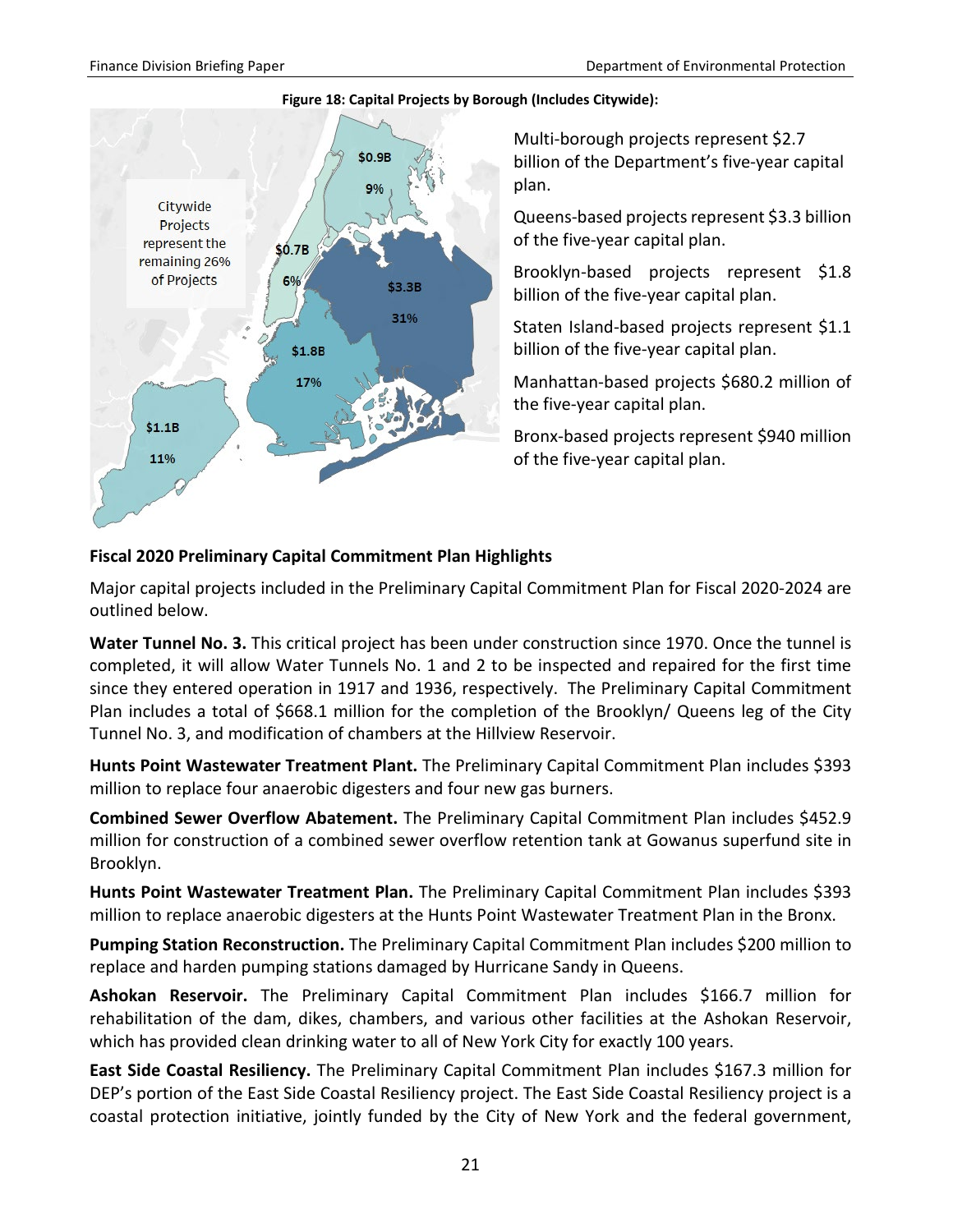aimed at reducing flood risk due to coastal storms and sea level rise on Manhattan's East Side from East 25th Street to Montgomery Street.

**Kenisco-Eastview Connection Tunnel.** The Preliminary Capital Commitment Plan includes \$139.3 million towards the Kensico-Eastview Connection Tunnel. As a result of the startup of the Catskill-Delaware Ultraviolet Facility, the portion of the Catskill Aqueduct between the Kensico Reservoir and Eastview was taken out of service. To replace the Catskill Aqueduct, and ensure future City demands can be met, DEP will build a new deep rock tunnel between the two sites.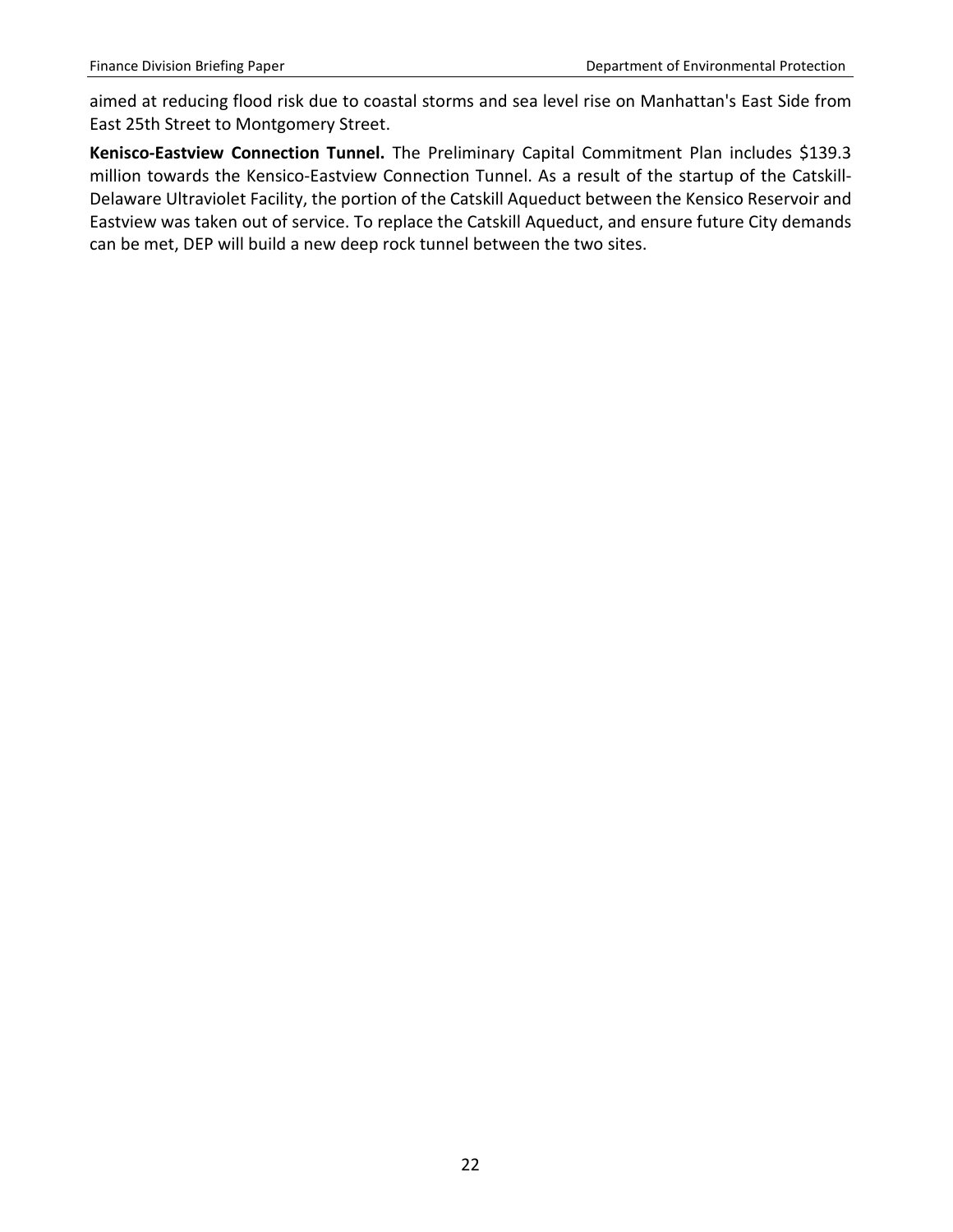## <span id="page-24-0"></span>**Appendices**

## <span id="page-24-1"></span>**A: Budget Actions in the November and the Preliminary Plans**

|                                             |             | <b>FY20</b>     |              |             | <b>FY21</b>     |              |
|---------------------------------------------|-------------|-----------------|--------------|-------------|-----------------|--------------|
| <b>Dollars in Thousands</b>                 | City        | <b>Non-City</b> | <b>Total</b> | City        | <b>Non-City</b> | <b>Total</b> |
| DEP Budget as of Fiscal 2020                | \$1,292,573 | \$77,731        | \$1,370,304  | \$1,289,469 | \$72,031        | \$1,361,500  |
| <b>Adopted Budget</b>                       |             |                 |              |             |                 |              |
| <b>New Needs</b>                            |             |                 |              |             |                 |              |
| NYCWin Replacement                          | \$16,971    | \$0             | \$16,971     | \$3,761     | \$0             | \$3,761      |
| Agency PS Shortfall                         | 25,000      | 0               | 25,000       | 35,000      | 0               | 35,000       |
| <b>Build It Back Single Family Housing</b>  |             |                 |              |             |                 |              |
| Recovery                                    | 16,838      | 0               | 16,838       | 0           | 0               | 0            |
| Department of Transpiration                 |             |                 |              |             |                 |              |
| Relocation                                  | 293         | 0               | 293          | 350         | 0               | 350          |
| Sewage Treatment Workers Payment            | 9,951       | 0               | 9,951        | 0           | 0               | 0            |
| <b>Subtotal, New Needs</b>                  | \$69,053    | \$0             | \$69,053     | \$39,111    | \$0             | \$39,111     |
| <b>Other Adjustments</b>                    |             |                 |              |             |                 |              |
| <b>Agency Phone Plan Review</b>             | (5544)      | \$0             | (5544)       | ( \$1,087)  | \$0             | (\$1,087)    |
| Arterial Highway Catch Basin                | (70)        | $\Omega$        | (70)         | (70)        | 0               | (70)         |
| <b>Biowatch Year 14</b>                     | 0           | 1,789           | 1,789        | 0           | 0               | 0            |
| <b>Bravo Administration Funding</b>         | 0           | 706             | 706          | 0           | 0               | 0            |
| <b>Brownfield Pertrol and Hazard</b>        | 0           | 105             | 105          | 0           | 0               | 0            |
| <b>Build It Back DEP</b>                    | 0           | 7,742           | 7,742        | 0           | 0               | $\Omega$     |
| Catch Basin Cleaning Contract               | (280)       | 0               | (280)        | (138)       | 0               | (138)        |
| Underspending                               |             |                 |              |             |                 |              |
| <b>Crane Operator Collective Bargaining</b> | 14          | 0               | 14           | 14          | 0               | 14           |
| <b>DEP Immediate Need</b>                   | 0           | 942             | 942          | 0           | 0               | 0            |
| <b>Disaster Recovery</b>                    | 0           | 5,812           | 5,812        | 0           | 0               | 0            |
| <b>Excel Projects</b>                       | 0           | 1,007           | 1,007        | 0           | 0               | 0            |
| GreenNYC Mediate Tech Transfer              | 12          | $\Omega$        | 12           | 100         | 0               | 100          |
| <b>Hazard Mitigation Plan</b>               | 0           | 1,022           | 1,022        | 0           | 0               | 0            |
| <b>Housing Recovery Operations</b>          |             |                 |              |             |                 |              |
| Administration                              | 0           | 20              | 20           | 0           | 0               | 0            |
| <b>Housing Recovery Operations</b>          | 0           | 25,053          | 25,053       | 0           | 0               | 0            |
| <b>Payment Funding</b>                      |             |                 |              |             |                 |              |
| <b>Hydroelectric Program and Property</b>   | (46)        | 0               | (46)         | (46)        | 0               | (46)         |
| <b>Tax Savings</b>                          |             |                 |              |             |                 |              |
| Intra-City Collective                       | 0           | 13              | 13           | 0           | 0               | 0            |
| Landfill Underspending                      | (200)       | 0               | (200)        | (200)       | 0               | (200)        |
| Lease Adjustment                            | 277         | $\Omega$        | 277          | 0           | 0               | 0            |
| Lefrak Carpet                               | 0           | 995             | 995          | 0           | 0               | 0            |
| Long Island Sound                           | 0           | 2,600           | 2,600        | 0           | 0               | 0            |
| <b>Oyster Grant</b>                         | 0           | 105             | 105          | 0           | 0               | 0            |
| <b>Retrofit Grant</b>                       | 0           | 396             | 396          | 0           | 0               | 0            |
| <b>Sandy Meters</b>                         | 0           | 1,008           | 1,008        | 0           | 0               | 0            |
| Sheepshead Bay Court                        | 0           | 750             | 750          | 0           | 0               | 0            |
| Sheepshead Bay Court Payment                | 0           | 1,200           | 1,200        | 0           | 0               | 0            |
| <b>Tax Levy Surplus</b>                     | (250)       | 0               | (250)        | (204)       | 0               | (204)        |
| Work Well NYC                               | 0           | 10              | 10           | 0           | 0               | O            |
| <b>Subtotal, Other Adjustments</b>          | ( \$1,087)  | \$51,275        | \$50,188     | ( \$1,631)  | \$0             | ( \$1,631]   |
| <b>TOTAL, All Changes</b>                   | \$67,966    | \$51,275        | \$119,241    | \$37,480    | \$0             | \$38,637     |
| DEP Budget as of the Preliminary            |             |                 |              |             |                 |              |
| <b>Fiscal 2021 Budget</b>                   | \$1,360,533 | \$129,007       | \$1,489,539  | \$1,326,948 | \$72,030        | \$1,398,979  |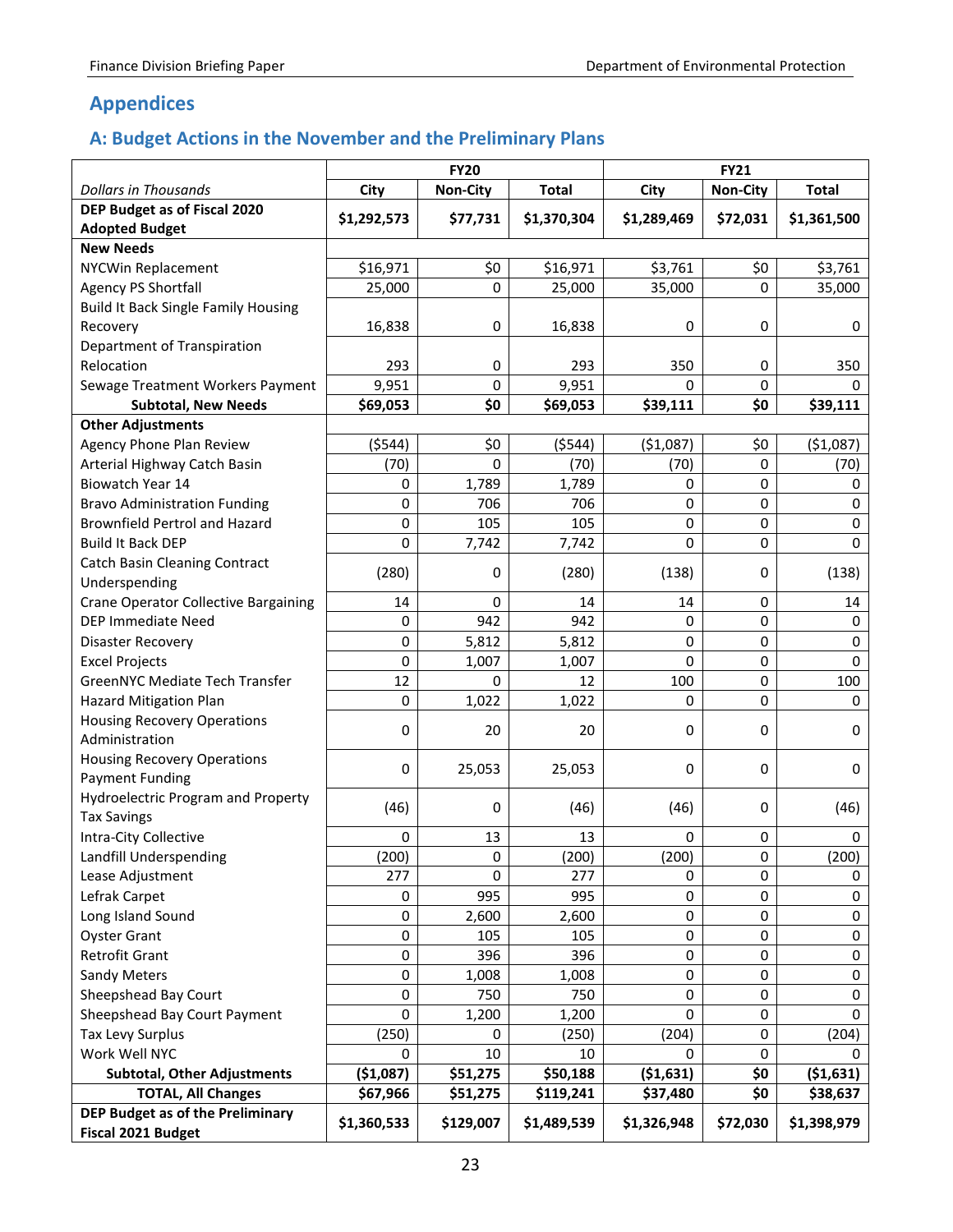### <span id="page-25-0"></span>**B: Program Areas**

<span id="page-25-1"></span>**Agency Administration and Support** 

| <b>Agency Administration &amp; Support</b> |             |               |             |                         |             |                  |
|--------------------------------------------|-------------|---------------|-------------|-------------------------|-------------|------------------|
|                                            | <b>FY18</b> | <b>FY19</b>   | <b>FY20</b> | <b>Preliminary Plan</b> |             | *Difference      |
| <b>Dollars in Thousands</b>                | Actual      | <b>Actual</b> | Adopted     | <b>FY20</b>             | <b>FY21</b> | <b>FY20-FY21</b> |
| <b>Spending</b>                            |             |               |             |                         |             |                  |
| <b>Personal Services</b>                   |             |               |             |                         |             |                  |
| Full-Time Salaried - Civilian              | \$39,917    | \$42,278      | \$41,185    | \$42,209                | \$41,880    | \$695            |
| <b>Other Salaried and Unsalaried</b>       | 1,184       | 1,861         | 1,329       | 1,829                   | 1,334       | 5                |
| <b>Additional Gross Pay</b>                | 988         | 1,123         | 480         | 780                     | 480         | 0                |
| Overtime - Civilian                        | 1,176       | 1,161         | 239         | 1,987                   | 1,487       | 1,248            |
| <b>Subtotal</b>                            | \$43,265    | \$46,423      | \$43,232    | \$46,805                | \$45,181    | \$1,949          |
| <b>Other Than Personal Services</b>        |             |               |             |                         |             |                  |
| <b>Supplies and Materials</b>              | \$2,586     | \$3,152       | \$3,008     | \$3,464                 | \$3,483     | \$475            |
| <b>Fixed and Misc Charges</b>              | 5,793       | 2,858         | 27          | 80                      | 27          | 0                |
| Property and Equipment                     | 3,973       | 4,480         | 2,542       | 2,590                   | 3,299       | 757              |
| <b>Other Services and Charges</b>          | 37,767      | 38,288        | 38,417      | 41,937                  | 37,284      | (1, 133)         |
| <b>Contractual Services</b>                | 17,743      | 18,230        | 19,023      | 22,105                  | 18,842      | (181)            |
| <b>Subtotal</b>                            | \$67,862    | \$67,008      | \$63,016    | \$70,177                | \$62,934    | ( \$81)          |
| <b>TOTAL</b>                               | \$111,127   | \$113,430     | \$106,248   | \$116,982               | \$108,116   | \$1,867          |
| <b>Funding</b>                             |             |               |             |                         |             |                  |
| <b>City Funds</b>                          |             |               | \$97,980    | \$105,987               | \$99,774    | \$1,794          |
| <b>Other Categorical</b>                   |             |               | $\Omega$    | 112                     | $\Omega$    | 0                |
| Capital-IFA                                |             |               | 7,995       | 7,995                   | 8,068       | 73               |
| Federal - Other                            |             |               | 0           | 2,600                   | 0           | 0                |
| Intra City                                 |             |               | 274         | 274                     | 274         | 0                |
| Intra City                                 |             |               | 0           | 14                      | 0           | 0                |
| <b>TOTAL</b>                               | \$111,127   | \$113,430     | \$106,248   | \$116,982               | \$108,116   | \$1,867          |
| <b>Budgeted Headcount</b>                  |             |               |             |                         |             |                  |
| <b>Full-Time Positions - Civilian</b>      | 457         | 462           | 502         | 506                     | 506         | 4                |
| <b>TOTAL</b>                               | 457         | 462           | 502         | 506                     | 506         | 4                |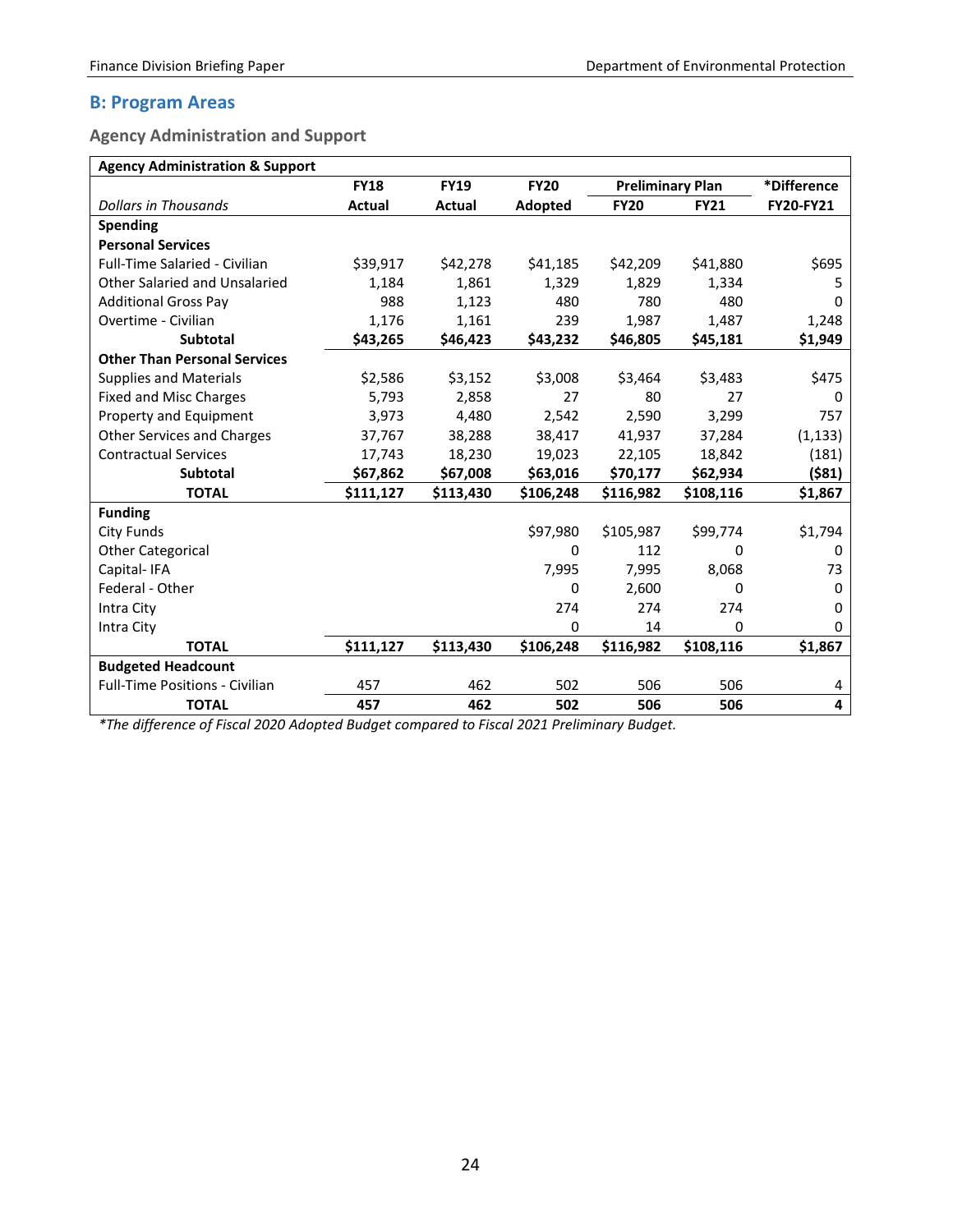### <span id="page-26-0"></span>**Customer Services and Water Board Support**

| <b>Customer Services and Water Board Support</b> |               |             |             |                         |             |                  |  |  |  |
|--------------------------------------------------|---------------|-------------|-------------|-------------------------|-------------|------------------|--|--|--|
|                                                  | <b>FY18</b>   | <b>FY19</b> | <b>FY20</b> | <b>Preliminary Plan</b> |             | *Difference      |  |  |  |
| <b>Dollars in Thousands</b>                      | <b>Actual</b> | Actual      | Adopted     | <b>FY20</b>             | <b>FY21</b> | <b>FY20-FY21</b> |  |  |  |
| <b>Spending</b>                                  |               |             |             |                         |             |                  |  |  |  |
| <b>Personal Services</b>                         |               |             |             |                         |             |                  |  |  |  |
| <b>Full-Time Salaried - Civilian</b>             | \$28,807      | \$28,711    | \$31,045    | \$31,045                | \$31,161    | \$116            |  |  |  |
| <b>Other Salaried and Unsalaried</b>             | 3,224         | 3.546       | 3.573       | 3,573                   | 3,958       | 385              |  |  |  |
| <b>Additional Gross Pay</b>                      | 1,150         | 1,212       | 843         | 843                     | 843         | 0                |  |  |  |
| Overtime - Civilian                              | 1,769         | 1,537       | 3,542       | 3,542                   | 2,917       | (625)            |  |  |  |
| Subtotal                                         | \$34,950      | \$35,006    | \$39,003    | \$39,003                | \$38,879    | (\$124)          |  |  |  |
| <b>Other Than Personal Services</b>              |               |             |             |                         |             |                  |  |  |  |
| <b>Supplies and Materials</b>                    | \$2,170       | \$2,737     | \$3,289     | \$3,516                 | \$3,289     | \$0              |  |  |  |
| Property and Equipment                           | 1,085         | 1,745       | 1,198       | 4,094                   | 1,198       | 0                |  |  |  |
| <b>Other Services and Charges</b>                | 2,548         | 5,674       | 6,040       | 21,798                  | 8,062       | 2,022            |  |  |  |
| <b>Contractual Services</b>                      | 6,726         | 7,124       | 8,906       | 8,704                   | 9.031       | 125              |  |  |  |
| <b>Subtotal</b>                                  | \$12,530      | \$17,280    | \$19,434    | \$38,113                | \$21,581    | \$2,147          |  |  |  |
| <b>TOTAL</b>                                     | \$47,480      | \$52,286    | \$58,437    | \$77,116                | \$60,460    | \$2,023          |  |  |  |
| <b>Funding</b>                                   |               |             |             |                         |             |                  |  |  |  |
| City Funds                                       |               |             | \$58,261    | \$75,933                | \$60,284    | \$2,023          |  |  |  |
| Capital-IFA                                      |               |             | 175         | 175                     | 175         | 0                |  |  |  |
| Federal - Other                                  |               |             | 0           | 1,008                   | 0           | 0                |  |  |  |
| <b>TOTAL</b>                                     | \$47,480      | \$52,286    | \$58,437    | \$77,116                | \$60,460    | \$2,023          |  |  |  |
| <b>Budgeted Headcount</b>                        |               |             |             |                         |             |                  |  |  |  |
| <b>Full-Time Positions - Civilian</b>            | 446           | 437         | 463         | 463                     | 463         | 0                |  |  |  |
| <b>TOTAL</b>                                     | 446           | 437         | 463         | 463                     | 463         | $\mathbf 0$      |  |  |  |

*\*The difference of Fiscal 2020 Adopted Budget compared to Fiscal 2021 Preliminary Budget.*

#### <span id="page-26-1"></span>**Engineering Design and Construction**

| <b>Engineering Design and Construction</b> |             |             |             |                         |             |                  |  |  |  |  |
|--------------------------------------------|-------------|-------------|-------------|-------------------------|-------------|------------------|--|--|--|--|
|                                            | <b>FY18</b> | <b>FY19</b> | <b>FY20</b> | <b>Preliminary Plan</b> |             | *Difference      |  |  |  |  |
| <b>Dollars in Thousands</b>                | Actual      | Actual      | Adopted     | <b>FY20</b>             | <b>FY21</b> | <b>FY20-FY21</b> |  |  |  |  |
| <b>Spending</b>                            |             |             |             |                         |             |                  |  |  |  |  |
| <b>Personal Services</b>                   |             |             |             |                         |             |                  |  |  |  |  |
| <b>Full-Time Salaried - Civilian</b>       | \$32,810    | \$36,369    | \$38,624    | \$38,624                | \$38,937    | \$313            |  |  |  |  |
| Other Salaried and Unsalaried              | 206         | 257         | 44          | 44                      | 46          | 2                |  |  |  |  |
| <b>Additional Gross Pay</b>                | 1,706       | 1,331       | 1,424       | 1,424                   | 1,424       | 0                |  |  |  |  |
| Overtime - Civilian                        | 521         | 312         | 639         | 639                     | 639         | 0                |  |  |  |  |
| <b>Subtotal</b>                            | \$35,242    | \$38,270    | \$40,731    | \$40,731                | \$41,046    | \$314            |  |  |  |  |
| <b>Other Than Personal Services</b>        |             |             |             |                         |             |                  |  |  |  |  |
| <b>Supplies and Materials</b>              | \$69        | \$121       | \$100       | \$127                   | \$100       | \$0              |  |  |  |  |
| Property and Equipment                     | 28          | 452         | 59          | 38                      | 59          | 0                |  |  |  |  |
| <b>Other Services and Charges</b>          | 1,706       | 1,397       | 558         | 799                     | 757         | 200              |  |  |  |  |
| <b>Contractual Services</b>                | 753         | 560         | 939         | 984                     | 952         | 13               |  |  |  |  |
| <b>Subtotal</b>                            | \$2,557     | \$2,530     | \$1,656     | \$1,948                 | \$1,868     | \$213            |  |  |  |  |
| <b>TOTAL</b>                               | \$37,799    | \$40,799    | \$42,387    | \$42,680                | \$42,914    | \$527            |  |  |  |  |
| <b>Funding</b>                             |             |             |             |                         |             |                  |  |  |  |  |
| City Funds                                 |             |             | \$1,656     | \$1,948                 | \$1,868     | \$213            |  |  |  |  |
| Capital-IFA                                |             |             | 40,731      | 40,731                  | 41,046      | 314              |  |  |  |  |
| <b>TOTAL</b>                               | \$37,799    | \$40,799    | \$42,387    | \$42,680                | \$42,914    | \$527            |  |  |  |  |
| <b>Budgeted Headcount</b>                  |             |             |             |                         |             |                  |  |  |  |  |
| <b>Full-Time Positions - Civilian</b>      | 356         | 396         | 426         | 426                     | 426         | 0                |  |  |  |  |
| <b>TOTAL</b>                               | 356         | 396         | 426         | 426                     | 426         | 0                |  |  |  |  |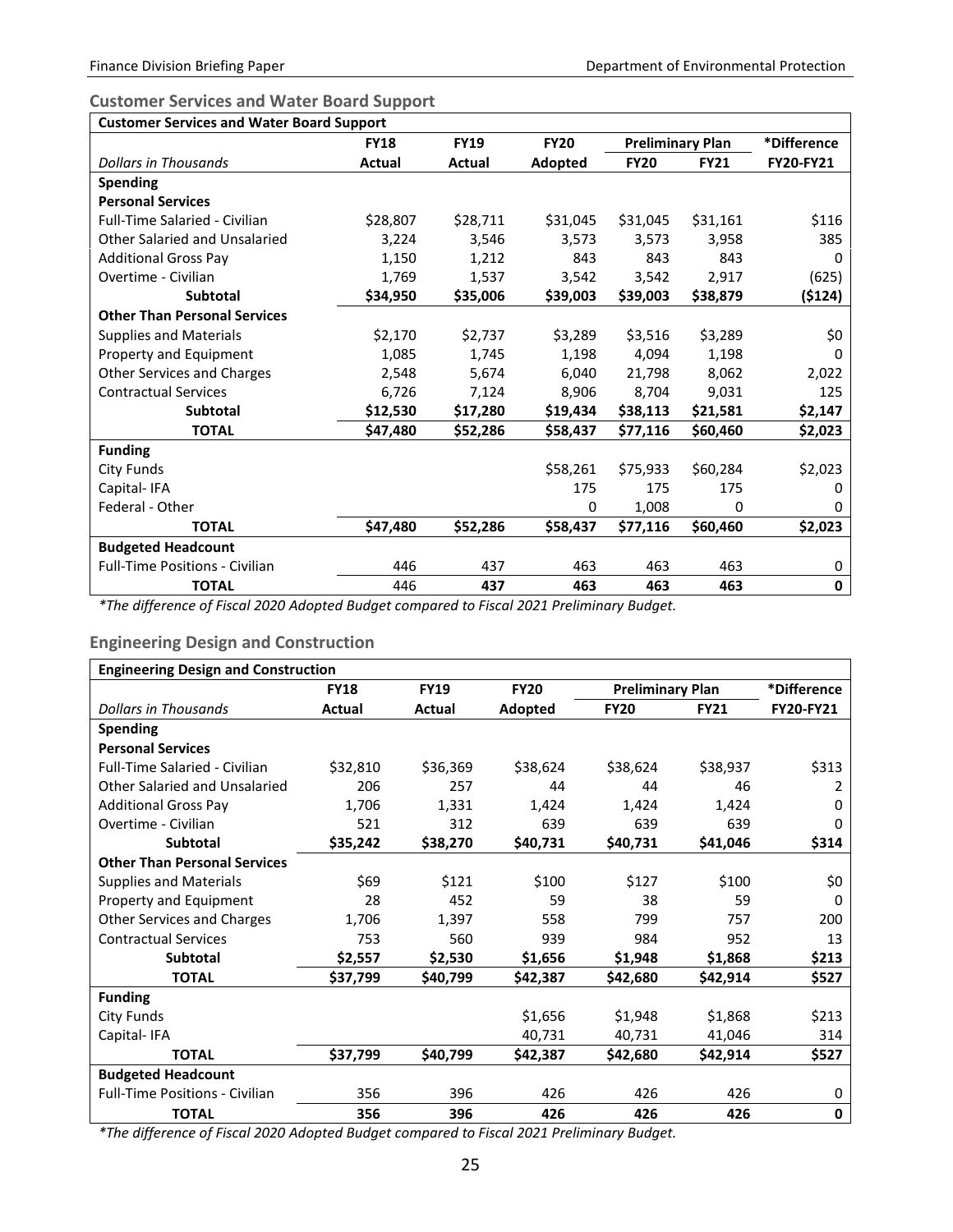### <span id="page-27-0"></span>**Environmental Management**

| <b>Environmental Management</b>       |              |             |             |             |                         |             |                  |
|---------------------------------------|--------------|-------------|-------------|-------------|-------------------------|-------------|------------------|
|                                       |              | <b>FY18</b> | <b>FY19</b> | <b>FY20</b> | <b>Preliminary Plan</b> |             | *Difference      |
| Dollars in Thousands                  |              | Actual      | Actual      | Adopted     | <b>FY20</b>             | <b>FY21</b> | <b>FY20-FY21</b> |
| <b>Spending</b>                       |              |             |             |             |                         |             |                  |
| <b>Personal Services</b>              |              |             |             |             |                         |             |                  |
| Full-Time Salaried - Civilian         |              | \$23,690    | \$23,099    | \$17,380    | \$18,357                | \$17,634    | \$255            |
| Other Salaried and Unsalaried         |              | 107         | 90          | 169         | 169                     | 169         | 0                |
| <b>Additional Gross Pav</b>           |              | 856         | 1,184       | 499         | 499                     | 499         | 0                |
| Overtime - Civilian                   |              | 2,453       | 2.107       | 1,424       | 1,424                   | 1,424       | 0                |
| <b>Subtotal</b>                       |              | \$27,105    | \$26,481    | \$19,472    | \$20,450                | \$19,727    | \$255            |
| <b>Other Than Personal Services</b>   |              |             |             |             |                         |             |                  |
| <b>Supplies and Materials</b>         |              | \$408       | \$287       | \$517       | \$504                   | \$517       | \$0              |
| Property and Equipment                |              | 648         | 937         | 492         | 517                     | 223         | (270)            |
| <b>Other Services and Charges</b>     |              | 169         | 109         | 343         | 258                     | 343         | 0                |
| <b>Contractual Services</b>           |              | 1,588       | 2,747       | 1,612       | 1,685                   | 612         | (1,000)          |
| <b>Subtotal</b>                       |              | \$2,812     | \$4,081     | \$2,964     | \$2,964                 | \$1,694     | ( \$1,270)       |
| <b>TOTAL</b>                          |              | \$29,917    | \$30,562    | \$22,436    | \$23,413                | \$21,421    | (\$1,014)        |
| <b>Funding</b>                        |              |             |             |             |                         |             |                  |
| <b>City Funds</b>                     |              |             |             | \$21,407    | \$21,451                | \$20,297    | (51, 110)        |
| Capital-IFA                           |              |             |             | 81          | 81                      | 81          | 1                |
| Federal - Community Development       |              |             |             | 612         | 1,533                   | 707         | 95               |
| Intra City                            |              |             |             | 336         | 349                     | 336         | 0                |
| <b>TOTAL</b>                          |              | \$29,917    | \$30,562    | \$22,436    | \$23,413                | \$21,421    | ( \$1,014)       |
| <b>Budgeted Headcount</b>             |              |             |             |             |                         |             |                  |
| <b>Full-Time Positions - Civilian</b> |              | 336         | 324         | 258         | 261                     | 261         | 3                |
|                                       | <b>TOTAL</b> | 336         | 324         | 258         | 261                     | 261         | 3                |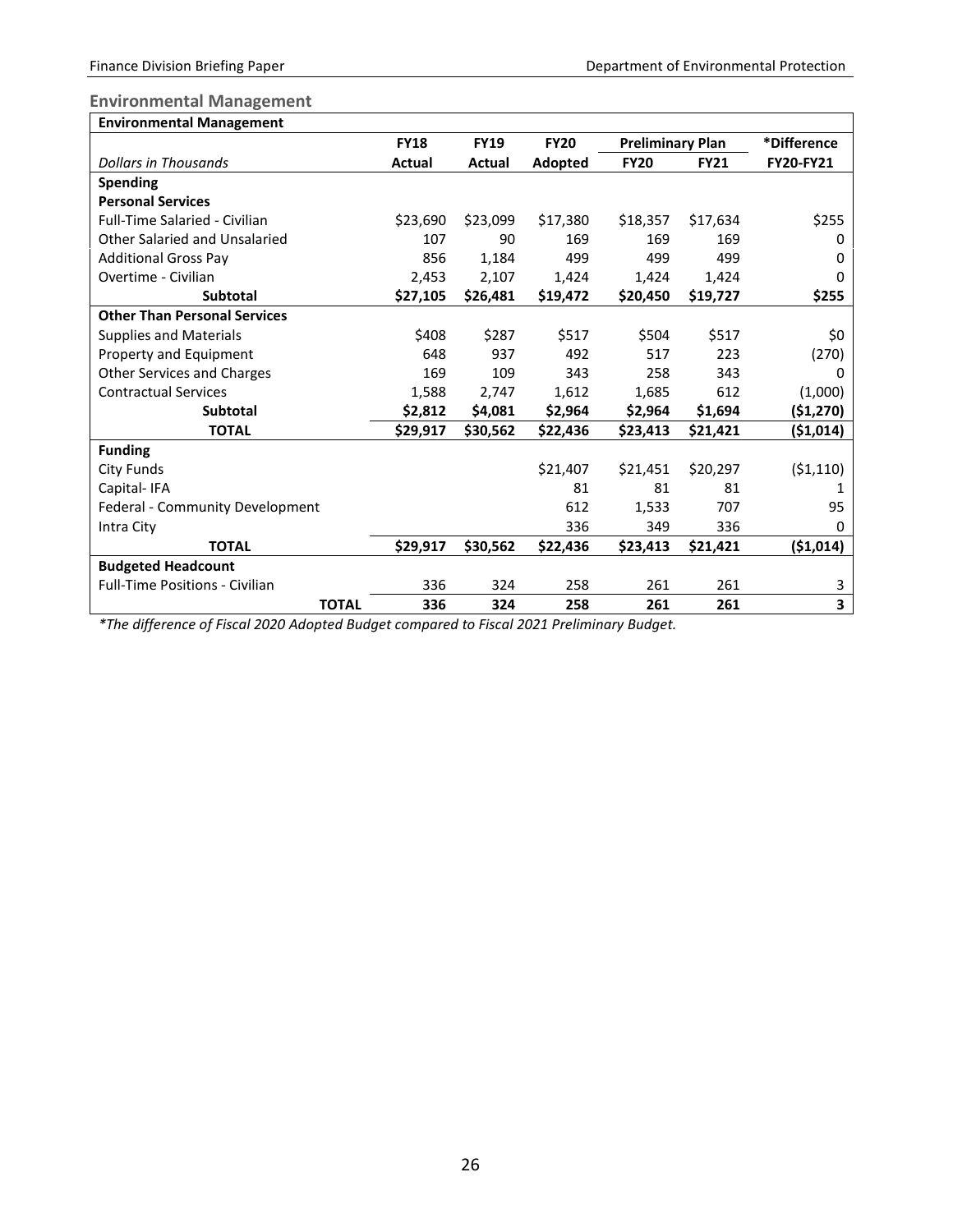### <span id="page-28-0"></span>**Miscellaneous**

| <b>Miscellaneous</b>                  |             |             |             |                         |             |                  |
|---------------------------------------|-------------|-------------|-------------|-------------------------|-------------|------------------|
|                                       | <b>FY18</b> | <b>FY19</b> | <b>FY20</b> | <b>Preliminary Plan</b> |             | *Difference      |
| Dollars in Thousands                  | Actual      | Actual      | Adopted     | <b>FY20</b>             | <b>FY21</b> | <b>FY20-FY21</b> |
| <b>Spending</b>                       |             |             |             |                         |             |                  |
| <b>Personal Services</b>              |             |             |             |                         |             |                  |
| Full-Time Salaried - Civilian         | \$3,819     | \$4,351     | \$3,241     | \$4,921                 | \$3,213     | (528)            |
| Other Salaried and Unsalaried         | 0           | 0           | 16          | 16                      | 16          | 0                |
| <b>Additional Gross Pay</b>           | 130         | 250         | 0           | 2,208                   | 2,208       | 2,208            |
| Overtime - Civilian                   | 529         | 640         | (2,962)     | 1,847                   | 1,796       | 4,758            |
| <b>Fringe Benefits</b>                | 1           | 1           | 0           | 0                       | 0           | 0                |
| Subtotal                              | \$4,478     | \$5,242     | \$296       | \$8,992                 | \$7,233     | \$6,938          |
| <b>Other Than Personal Services</b>   |             |             |             |                         |             |                  |
| <b>Supplies and Materials</b>         | \$100       | \$284       | (539)       | \$17,446                | (559)       | (520)            |
| <b>Fixed and Misc Charges</b>         | 78,812      | 49,871      | 1,429       | 17,662                  | 1,433       | \$4              |
| Property and Equipment                | 87          | 37          | (161)       | (125)                   | (161)       | \$0              |
| <b>Other Services and Charges</b>     | 14,686      | 8,363       | (20, 786)   | (15, 752)               | (21, 517)   | (5731)           |
| <b>Contractual Services</b>           | 93,204      | 68,943      | 14,861      | 30,070                  | 14,210      | (5651)           |
| <b>Subtotal</b>                       | \$186,890   | \$127,499   | (54, 696)   | \$49,301                | (56,094)    | ( \$1,398)       |
| <b>TOTAL</b>                          | \$191,368   | \$132,741   | (54, 401)   | \$58,293                | \$1,139     | \$5,540          |
| <b>Funding</b>                        |             |             |             |                         |             |                  |
| City Funds                            |             |             | (54, 554)   | \$18,917                | \$986       | \$5,540          |
| <b>Other Categorical</b>              |             |             | 0           | 995                     | 0           | 0                |
| State                                 |             |             | 0           | 396                     | 0           | 0                |
| Federal - Community Development       |             |             | 0           | 35,389                  | 0           | 0                |
| Federal - Other                       |             |             | 153         | 2,150                   | 153         | 0                |
| Intra City                            |             |             | 0           | 446                     | 0           | 0                |
| <b>TOTAL</b>                          | \$191,368   | \$132,741   | (54, 401)   | \$58,293                | \$1,139     | \$5,540          |
| <b>Budgeted Headcount</b>             |             |             |             |                         |             |                  |
| <b>Full-Time Positions - Civilian</b> | 52          | 52          | 40          | 38                      | 37          | (3)              |
| <b>TOTAL</b>                          | 52          | 52          | 40          | 38                      | 37          | (3)              |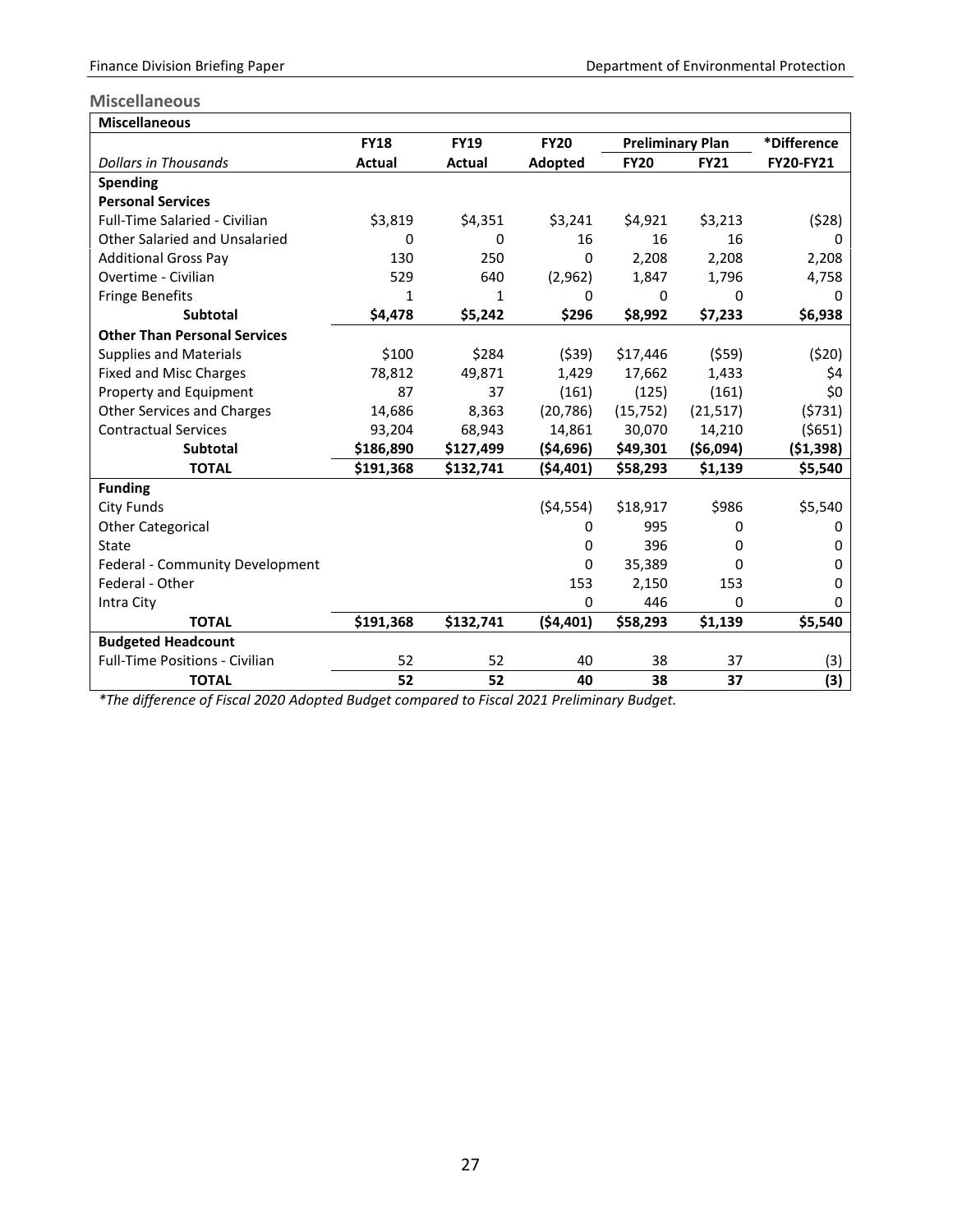#### <span id="page-29-0"></span>**Upstate Water Supply**

| <b>Upstate Water Supply</b>           |               |             |             |             |                         |                  |
|---------------------------------------|---------------|-------------|-------------|-------------|-------------------------|------------------|
|                                       | <b>FY18</b>   | <b>FY19</b> | <b>FY20</b> |             | <b>Preliminary Plan</b> | *Difference      |
| <b>Dollars in Thousands</b>           | <b>Actual</b> | Actual      | Adopted     | <b>FY20</b> | <b>FY21</b>             | <b>FY20-FY21</b> |
| <b>Spending</b>                       |               |             |             |             |                         |                  |
| <b>Personal Services</b>              |               |             |             |             |                         |                  |
| <b>Full-Time Salaried - Civilian</b>  | \$89,662      | \$91,995    | \$94,374    | \$94,374    | \$95,679                | \$1,305          |
| <b>Full-Time Salaried - Uniformed</b> | 2             | 0           | 0           | 0           | 0                       | 0                |
| <b>Other Salaried and Unsalaried</b>  | 525           | 559         | 272         | 272         | 277                     | 5                |
| <b>Additional Gross Pay</b>           | 7,047         | 5,807       | 2,992       | 2,992       | 3,020                   | 27               |
| Overtime - Civilian                   | 4,719         | 4,695       | 2,009       | 2,009       | 2,009                   | 0                |
| <b>Fringe Benefits</b>                | 182           | 208         | 188         | 188         | 188                     | 0                |
| <b>Subtotal</b>                       | \$102,136     | \$103,264   | \$99,835    | \$99,835    | \$101,173               | \$1,337          |
| <b>Other Than Personal Services</b>   |               |             |             |             |                         |                  |
| <b>Supplies and Materials</b>         | \$22,015      | \$26,255    | \$31,475    | \$33,152    | \$38,437                | \$6,962          |
| <b>Fixed and Misc Charges</b>         | 163,455       | 165,937     | 166,158     | 165,955     | 166,158                 | 0                |
| Property and Equipment                | 5,245         | 4,227       | 3,908       | 5,009       | 3,096                   | (812)            |
| <b>Other Services and Charges</b>     | 49,812        | 46,235      | 83,024      | 79,336      | 69,420                  | (13, 604)        |
| <b>Contractual Services</b>           | 23,199        | 22,693      | 40,023      | 36,800      | 46,703                  | 6,681            |
| <b>Subtotal</b>                       | \$263,725     | \$265,347   | \$324,588   | \$320,251   | \$323,815               | (\$773)          |
| <b>TOTAL</b>                          | \$365,862     | \$368,611   | \$424,423   | \$420,087   | \$424,987               | \$564            |
| <b>Funding</b>                        |               |             |             |             |                         |                  |
| <b>City Funds</b>                     |               |             | \$420,483   | \$415,791   | \$421,016               | \$533            |
| <b>Other Categorical</b>              |               |             | 0           | 63          | 0                       | 0                |
| Capital-IFA                           |               |             | 3,940       | 3,940       | 3,971                   | 31               |
| Intra City                            |               |             | 0           | 292         | 0                       | 0                |
| <b>TOTAL</b>                          | \$365,862     | \$368,611   | \$424,423   | \$420,087   | \$424,987               | \$564            |
| <b>Budgeted Headcount</b>             |               |             |             |             |                         |                  |
| <b>Full-Time Positions - Civilian</b> | 1,222         | 1,198       | 1,305       | 1,305       | 1,305                   | 0                |
| <b>TOTAL</b>                          | 1,222         | 1,198       | 1,305       | 1,305       | 1,305                   | $\bf{0}$         |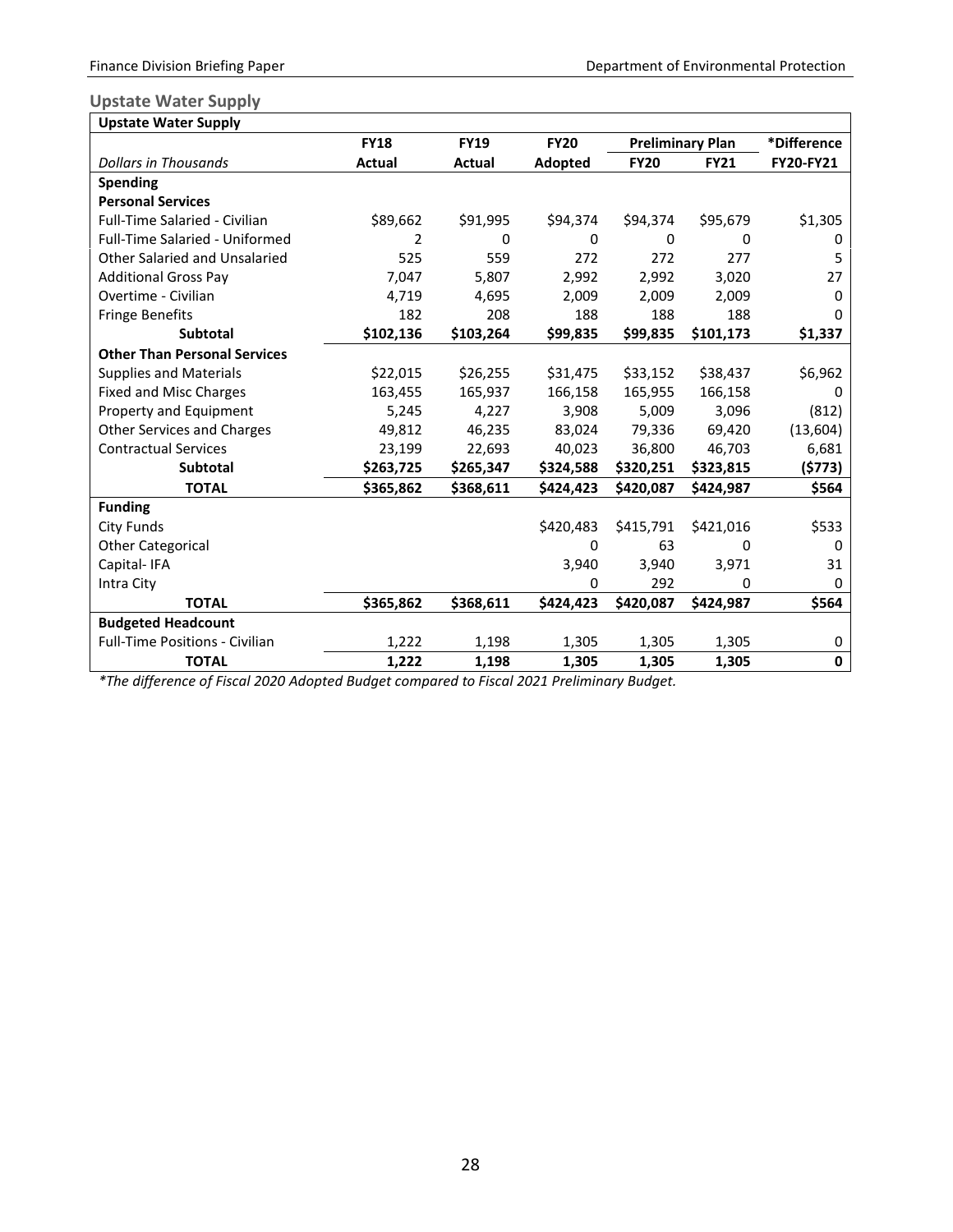### <span id="page-30-0"></span>**Wastewater Treatment Operations**

| <b>Wastewater Treatment Operations</b> |             |             |             |                         |             |             |
|----------------------------------------|-------------|-------------|-------------|-------------------------|-------------|-------------|
|                                        | <b>FY18</b> | <b>FY19</b> | <b>FY20</b> | <b>Preliminary Plan</b> |             | *Difference |
| Dollars in Thousands                   | Actual      | Actual      | Adopted     | <b>FY20</b>             | <b>FY21</b> | FY20-FY21   |
| <b>Spending</b>                        |             |             |             |                         |             |             |
| <b>Personal Services</b>               |             |             |             |                         |             |             |
| <b>Full-Time Salaried - Civilian</b>   | \$149,590   | \$156,815   | \$178,536   | \$190,501               | \$180,749   | \$2,212     |
| Other Salaried and Unsalaried          | 26          | 58          | 106         | 106                     | 106         | 0           |
| <b>Additional Gross Pay</b>            | 19,383      | 25,928      | 7,546       | 15,555                  | 15,555      | 8,009       |
| Overtime - Civilian                    | 22,393      | 25,240      | 11,047      | 24,325                  | 29,825      | 18,777      |
| <b>Fringe Benefits</b>                 | 3,078       | 2,737       | 3,084       | 3,084                   | 3,084       | 0           |
| <b>Subtotal</b>                        | \$194,470   | \$210,778   | \$200,320   | \$233,571               | \$229,319   | \$28,999    |
| <b>Other Than Personal Services</b>    |             |             |             |                         |             |             |
| <b>Supplies and Materials</b>          | \$43,888    | \$50,145    | \$56,952    | \$57,989                | \$56,952    | \$0         |
| <b>Fixed and Misc Charges</b>          | 516         | 542         | 597         | 597                     | 597         | 0           |
| Property and Equipment                 | 4,192       | 7,408       | 7,965       | 7,875                   | 7,965       | 0           |
| <b>Other Services and Charges</b>      | 126,876     | 110,117     | 106,980     | 109,623                 | 104,047     | (2,933)     |
| <b>Contractual Services</b>            | 111,172     | 120,025     | 124,516     | 122,301                 | 117,336     | (7, 180)    |
| <b>Subtotal</b>                        | \$286,644   | \$288,237   | \$297,010   | \$298,386               | \$286,897   | (\$10,112)  |
| <b>TOTAL</b>                           | \$481,114   | \$499,015   | \$497,330   | \$531,957               | \$516,216   | \$18,886    |
| <b>Funding</b>                         |             |             |             |                         |             |             |
| <b>City Funds</b>                      |             |             | \$487,622   | \$515,220               | \$507,633   | \$20,010    |
| <b>Other Categorical</b>               |             |             | 0           | 5,639                   | 0           | 0           |
| Capital-IFA                            |             |             | 8,532       | 8,532                   | 8,583       | 52          |
| Federal - Other                        |             |             | 1,176       | 2,302                   | 0           | (1, 176)    |
| Intra City                             |             |             | 0           | 264                     | 0           | 0           |
| <b>TOTAL</b>                           | \$481,114   | \$499,015   | \$497,330   | \$531,957               | \$516,216   | \$18,886    |
| <b>Budgeted Headcount</b>              |             |             |             |                         |             |             |
| Full-Time Positions - Civilian         | 1,708       | 1,780       | 1,832       | 1,832                   | 1,832       | 0           |
| <b>TOTAL</b>                           | 1,708       | 1,780       | 1,832       | 1,832                   | 1,832       | $\pmb{0}$   |